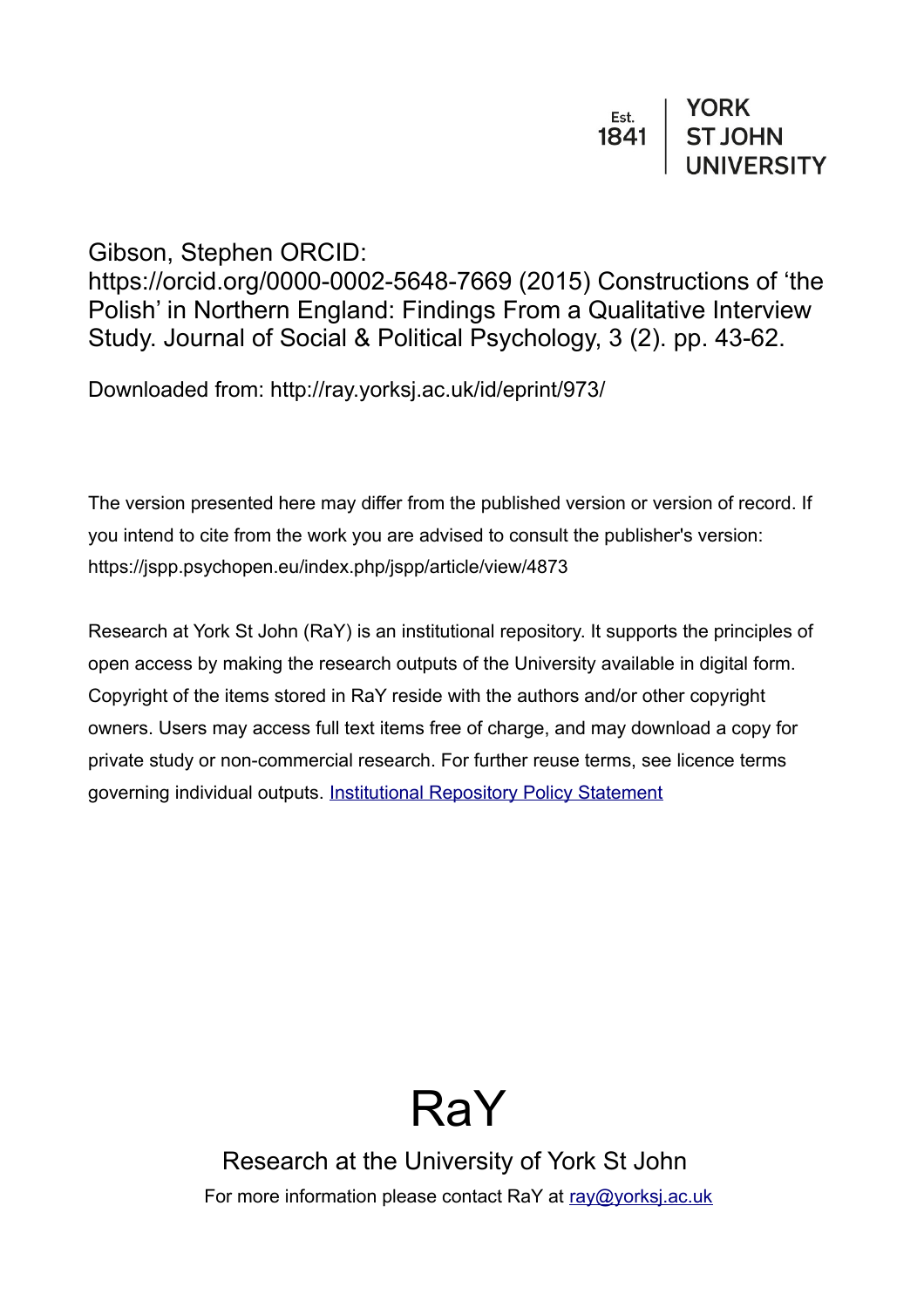



Special Thematic Section on "The Social Psychology of Citizenship, Participation and Social Exclusion"

# **Constructions of 'the Polish' in Northern England: Findings From a Qualitative Interview Study**

Stephen Gibson\*<sup>a</sup>

**[a]** Faculty of Health & Life Sciences, York St John University, York, United Kingdom.

#### **Abstract**

The enlargement of the European Union in 2004 gave rise to moral panics concerning the likelihood of mass migration from the new eastern European member states to established member states in the west. A great deal of social and political science research has examined the ongoing impact of the enlargement, but there remains a gap in the literature regarding the ways in which members of 'receiving' populations reacted to these changes. The present paper reports findings from a qualitative interview study of 14-16 year-olds conducted in northern England. It focuses on how migrants from one particular country – Poland – were constructed by participants. Drawing on previous analyses of immigration and racist discourse, the study points to some ways in which Polish migrants and migration were constructed, and how complaints against 'the Polish' were formulated. The analysis focusses on four key issues: employment and the economy; language and culture; threat and intimidation; and physical stereotyping. It is suggested that constructions of 'the Polish' draw on the tropes of both 'old' and 'new' racism, and that attention to the use of deixical ingroup referents ('us', 'we', 'our') in contrast to the explicit labelling of the outgroup ('the Polish') can be understood in terms of the requirement to present complaints concerning migrant groups via appeals to assumed universal standards of behaviour and civility.

*Keywords:* citizenship, discourse analysis, immigration, Polish migration, prejudice, racism, rhetorical psychology

Journal of Social and Political Psychology, 2015, Vol. 3(2), 43–62, doi:10.5964/jspp.v3i2.414 Received: 2014-07-25. Accepted: 2015-03-17. Published (VoR): 2015-10-26. Handling Editor: Russell Luyt, Anglia Ruskin University, Cambridge, United Kingdom

\*Corresponding author at: Faculty of Health & Life Sciences, York St John University, Lord Mayor's Walk, York, YO31 7EX, UK. E-mail: s.gibson@yorksj.ac.uk This is an open access article distributed under the terms of the Creative Commons Attribution License



[\(http://creativecommons.org/licenses/by/3.0\)](http://creativecommons.org/licenses/by/3.0), which permits unrestricted use, distribution, and reproduction in any medium, provided the original work is properly cited.

In their classic text on citizenship and identity, Isin and Wood [\(1999\)](#page-18-0) defined citizenship as '*both* a set of practices (cultural, symbolic and economic) and a bundle of rights and duties (civil, political, social) that define an individual's membership in a polity' (p. 4, italics in original). In short, citizenship can be understood as 'competent membership in a polity' (p. 4). In previous work I have argued for an approach to citizenship informed by discursive and rhetorical psychologies (e.g. [Gibson,](#page-18-1) 2011; Gibson & [Hamilton,](#page-18-2) 2011), and have suggested that such an approach is well suited to analysing how social actors themselves construct the practices, rights and duties associated with citizenship. In the present paper I want to extend these analyses by focussing on one particular right conferred by citizenship of the member states of the European Union (EU): the entitlement to freedom of movement within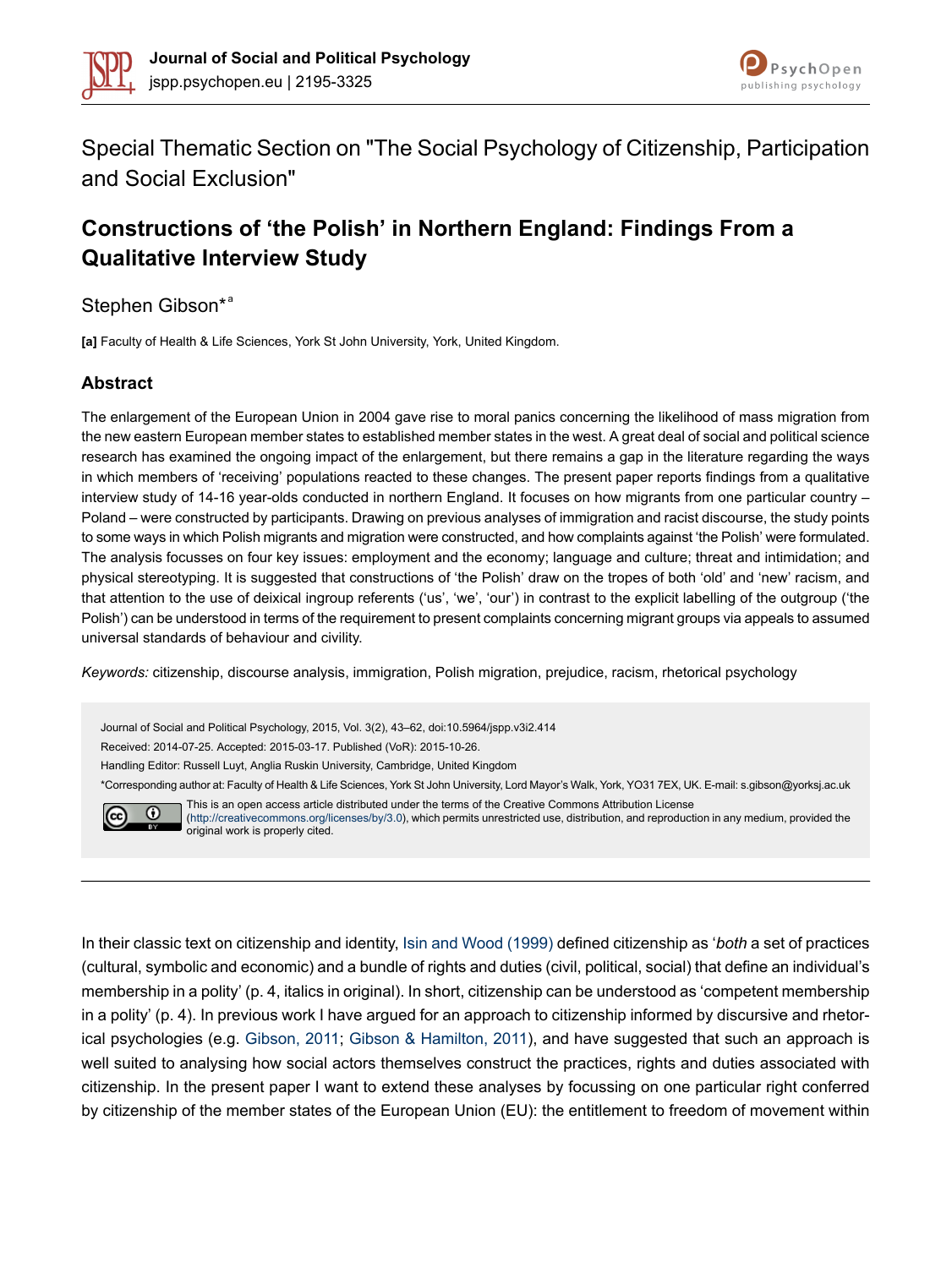the EU. Although – as with many other 'freedoms' – this right has often been far from straightforward to exercise [\(Carrera,](#page-17-0) 2005), the principle had become sufficiently well-established by the early 2000s to ensure that it would be extended to citizens of new EU member states – albeit usually with additional restrictions. In the wake of the EU'senlargement in2004, in which Cyprus, the Czech Republic, Estonia, Hungary,Latvia,Lithuania, Malta, Poland, Slovakia and Slovenia joined the EU, a great deal of social scientific work has been concerned with mapping the resulting flow of people, and the associated economic impacts (e.g. [Drinkwater,](#page-17-1) Eade, & Garapich, 2009; [Pijpers,](#page-19-0) [2006](#page-19-0); Pollard, Latorre, & [Sriskandarajah,](#page-19-1) 2008; [Wadsworth,](#page-20-0) 2010). One important set of findings from this work concerns the arrival of migrants from Poland in the United Kingdom (UK), with the numbers of Poland-born residents of the UK increasing more – both proportionately and in terms of absolute numbers – than any of the other ten highest countries of origin for non-UK-born residents over the period between 2001 and 2011 (Duffy & [Frere-](#page-17-2)[Smith,](#page-17-2) 2014). In response to these demographic trends another body of work has emerged examining the experiences of these migrants (e.g. [Akhurst](#page-16-0) et al., 2014; [Botterill,](#page-17-3) 2014; [Galasińska,](#page-18-3) 2010; [Ryan,](#page-19-2) 2010; see also the contributions to [Burrell,](#page-17-4) 2009). However, little work to date has explored the extant population's constructions of Polish migrants. This lacuna is particularly notable given the extensive tradition of research exploring the construction of migrants and ethnic minorities in the social and political psychology literature (e.g. [Augoustinos](#page-16-1) & Every, 2007; [Condor,](#page-17-5) 2006; Condor, Figgou, Abell, Gibson, & [Stevenson,](#page-17-6) 2006; [Goodman,](#page-18-4) 2010, [2014](#page-18-5); [Goodman](#page-18-6) & Rowe, [2014](#page-18-6); Lynn & Lea, [2003](#page-19-3); [Wetherell](#page-20-1) & Potter, 1992). The aim of the present analysis is therefore to bring to bear an analytic perspective informed by discursive and rhetorical psychology on constructions of the Polish 'other' in the UK, using data collected in the wake of the 2004 EU enlargement.

Without wishing to underplay the diverse nature of the literature produced over the last decade concerning the UK context following the EU enlargement, it is notable that the extensive focus on migrant experiences has not been accompanied by a concomitant focus on how the UK population have responded to the new arrivals from Eastern Europe. For example, in [Burrell's](#page-17-7) (2010) review of the literature, work on majority discourse is conspicuous by its absence. One reason for this may well be epistemological. The qualitative approaches adopted by many scholars in this field have involved a largely experiential focus, exploring the nature and meaning of migration experiences for migrants themselves. Verbal reports collected, for example, through semi-structured interviews are thus treated as providing more-or-less accurate accounts of actual experiences. Such assumptions concerning the links between interview discourse and experience are perhaps ill-suited to dealing with the complexities of majority accounts, particularly when they feature what might be construed as prejudiced discourse. An approach which respects and implicitly validates such sentiments is highly problematic, and echoes concerns raised some time ago by Billig [\(1977\)](#page-16-2) that some of the then-novel approaches being introduced into social psychology were inappropriate for an analysis of racism given their inclination towards 'sympathetic understanding' (p. 426) of research participants' perspectives. So, whilst there is a wealth of survey data indicating that immigration is an issue of some concern to the extant population (e.g. Duffy & [Frere-Smith,](#page-17-2) 2014; Ford & [Heath,](#page-18-7) 2014), little work has explored majority constructions of Eastern European migrants and migration.

Moreover, the further expansion of the EU with the accession of Bulgaria and Romania in 2007 has led to more recent media-fuelled moral panics concerning a supposed 'influx' of migrants from these countries when restrictions on their rights to work in the UK were relaxed from 1st January 2014. Whilst the media's representation of this process awaits a fuller analysis, a brief scan through a small selection of headlines from sections of the UK press in the two months up to and including 1st January 2014 is instructive:

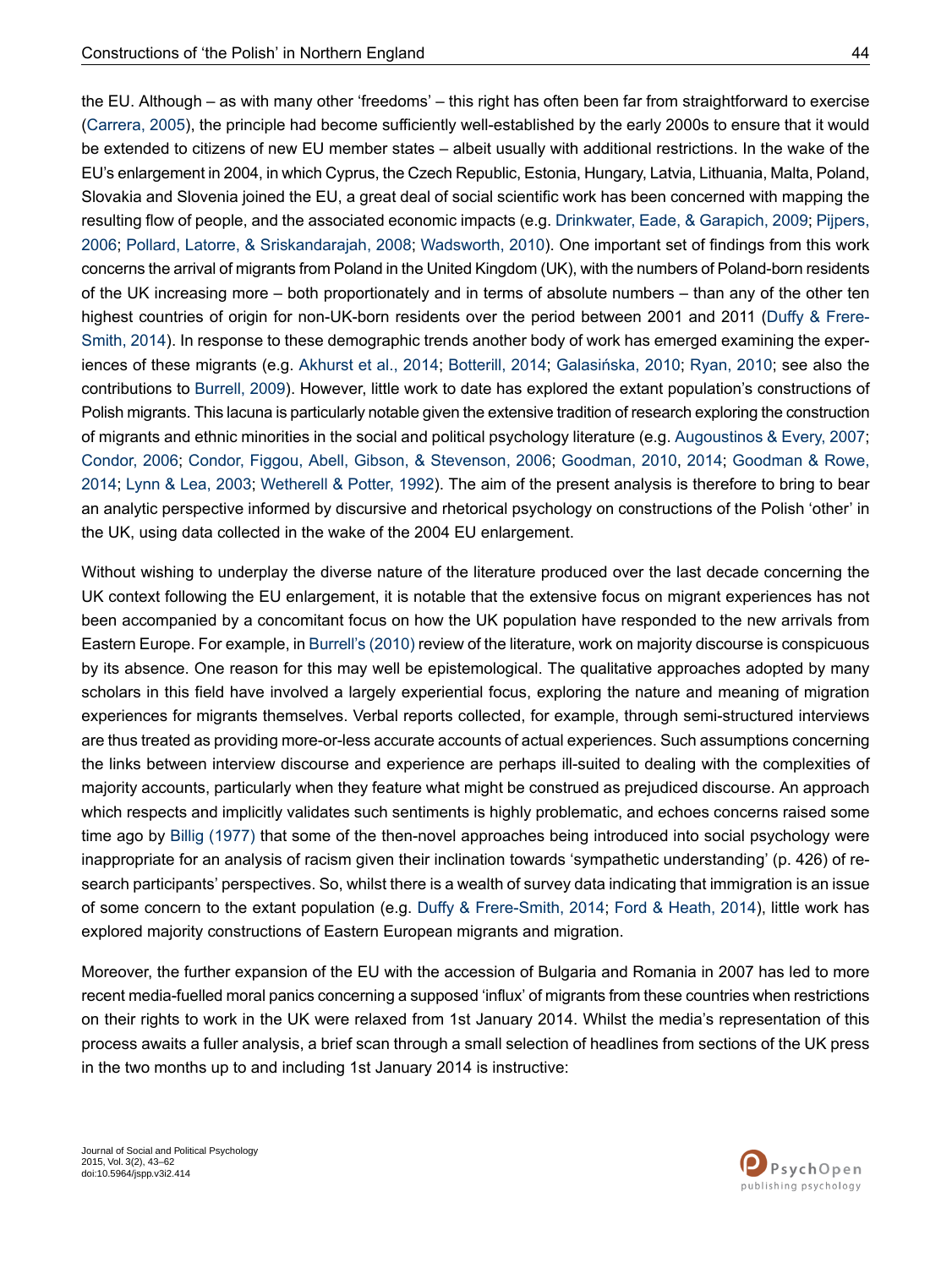'Cheeky beggars: Romanians' crime vow on bus to UK', *The Sun*, 31st December 2013

'Migrants are given free access to our G[eneral] P[ractioner]s', *The Daily Telegraph*, 30th December 2013

'Immigration: The backlash', *Daily Mail*, 28th November 2013

'Migrants set to flood in', *Daily Express*, 11th December 2013

'Roma migrant invasion will start UK riots', *Daily Star*, 13th November 2013

The potential negative consequences of Bulgarian and Romanian migration appear to have been a persistent theme in the period of time immediately prior to the relaxation of the restrictions. Similarly, the continued rise in popularity of the anti-EU, anti-immigration United Kingdom Independence Party (UKIP) – which received the largest share of the vote (27.49%) in the UK's European elections in May 2014 [\(BBC,](#page-16-3) 2014) – stands as a further indication of the contemporary milieu surrounding migration issues in the UK. At this juncture, it is therefore instructive to look back at reactions to the 2004 accessions, which was also characterised by heightened media attention to immigration issues (KhosraviNik, [Kryżanowski,](#page-18-8) & Wodak, 2012). To this end, the present analysis explores interview data collected for a previous project during 2006-2007, a time when it had become clear that Polish migration to the UK had increased following the 2004 EU expansion, but when the changes were not yet sufficiently well-embedded to be seen as an accepted part of the social fabric. The analysis focuses on data from one specific town in the north of England, which featured extensive complaints concerning 'the Polish'.

# **The Research Context**

The data for the present analysis are drawn from a wider project examining adolescents' constructions of citizenship and related concepts in several towns in the north of England. One of the focal points of this project was on participants' tacit understandings of polity membership, national identity and issues surrounding immigration (see Gibson & [Hamilton,](#page-18-2) 2011; and see [Gibson,](#page-18-1) 2011, in [press](#page-18-9), and Gibson & [Hamilton,](#page-18-10) 2013, for other analyses arising from this project). The specific rationale for sampling adolescents was that this age group in 2006-2007 were the first to have undergone compulsory Citizenship Education from the age of 11 following its introduction by the New Labour Government in 2002. In the course of undertaking the study, it became apparent that in one town in particular, participants seemed more readily than elsewhere to problematize immigration from Poland. As a result, the present analysis explores only data from this particular town – here pseudonymized as Salterthwaite – as a form of local[i](#page-15-0)zed case study.<sup>i</sup> Salterthwaite is a small market town which had a total population of around 20,000 at the time of data collection. The town is part of a larger district with a population of around 75,000-80,000 people. There were conflicting reports concerning the number of people in the local area who had arrived from Poland since the 2004 accession, but one local authority estimate put it at around 1000 people in the district as a whole by 2008. Salterthwaite and the wider district are ethnically very homogeneous, with over 99% of the population being classified as white.

The aims of the present analysis are to address the questions of how a sample of young people in Salterthwaite constructed 'the Polish', and how they formulated complaints about Polish migrants/migration.

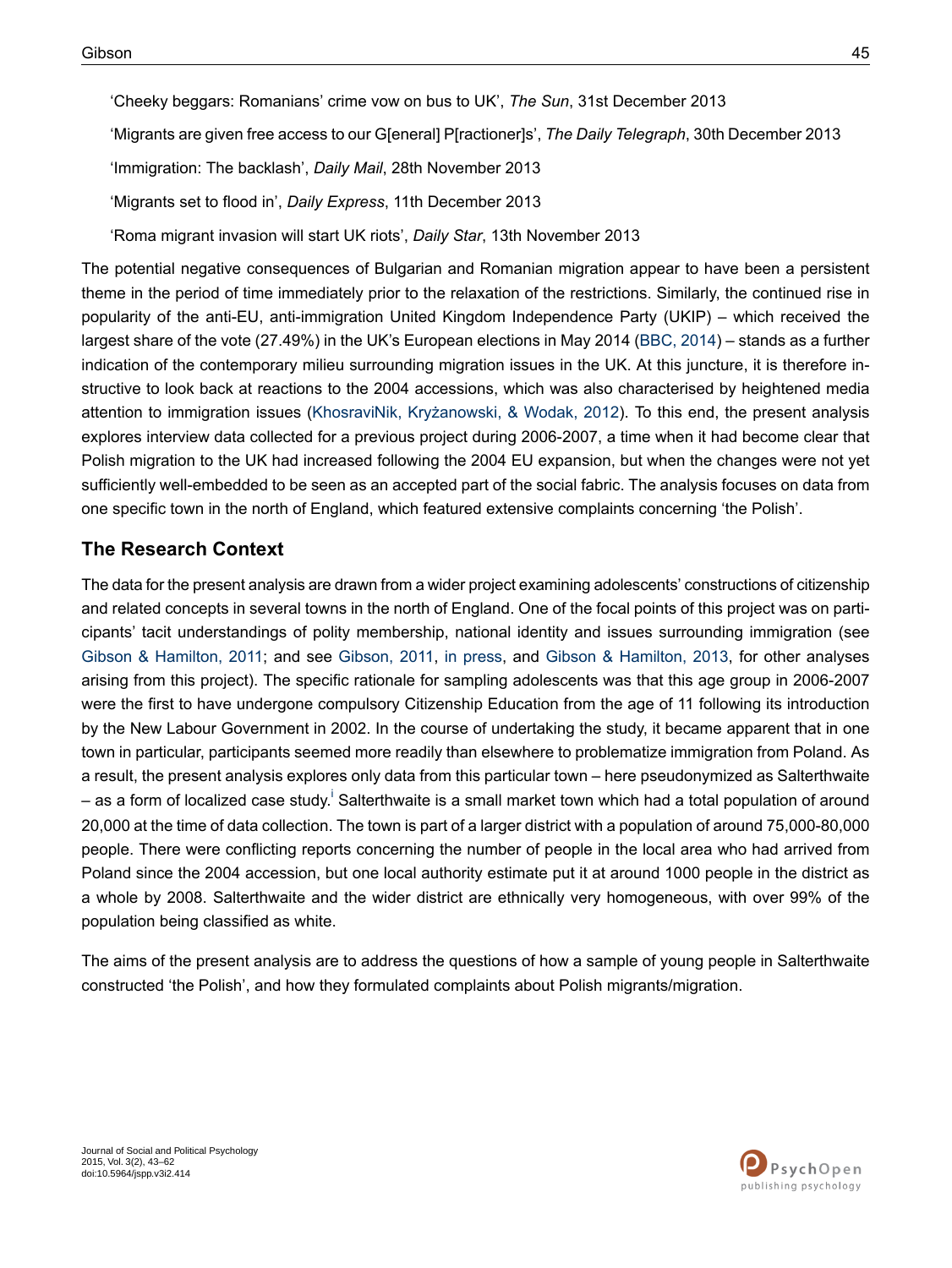# **Method**

# **Participants and Interviews**

The data for the present analysis were drawn from a series of interviews conducted in a school in Salterthwaite during 2006-2007. The school is one of three state schools in the local area catering for 11-16 year-olds. A total of 39 pupils (23 females, 16 males) aged between 14 years, 10 months and 16 years, 6 months (*M* = 15 years, 8 months) took part in 12 group interviews. Eighteen pupils were in school year 10 (which caters for 14-15 year olds) and 21 were in year 11 (which caters for 15-16 years olds). The pupils were interviewed in groups of three and four. All pupils selected 'white – British' when asked to describe their ethnicity using a standard tick-box monitoring form adapted from the instrument used in the 2001 UK census. The mean interview length was 40 minutes, 38 seconds (range = 20 mins 45 secs – 54 mins 24 secs). The interviews took a semi-structured form, with a series of main questions being presented on cards for the students to read out and discuss amongst themselves. The interviewer improvised follow-up questions and prompts as appropriate. The main questions covered topics such as social inequality, un/employment, military service, European integration, immigration, environmental issues and political participation. These topics were selected through a process of piloting in an attempt to generate talk around citizenship in relation to a relatively diverse array of issues. The interviews were audiorecorded and transcribed using a simplified form of Jeffersonian transcription notation (see [Appendix\)](#page-20-2).

# **Analytic Procedure**

Data analysis was informed by discursive and rhetorical approaches to social psychology ([Billig,](#page-16-4) 1991, [1996](#page-16-5); [Potter,](#page-19-4) 2012; Potter & [Wetherell,](#page-19-5) 1987). Initial gross coding of the data involved selecting all stretches of talk that involved discussion of Polish migrants or migration. In total, these issues were discussed in eight of the interviews (67%; by way of comparison, in interviews conducted in a larger town nearby, 27% [4 out of 15] of interviews featured discussion of Polish migrants/migration). The participants' invocations of 'the Polish' were undoubtedly occasioned by the topics featured in the interview schedule, but importantly the actual mentioning of 'the Polish' came in each case from participants rather than the interviewer.

The data featuring discussion of 'the Polish' were then analysed with a view to identifying the ways in which 'the Polish' were constructed, and the rhetorical strategies used to problematize them and argue for the withholding of rights or their exclusion from participating in certain activities. Once identified, the tools of discursive psychology [\(Edwards](#page-17-8) & Potter, 1992) in particular were used to explore the details of how these arguments unfolded in the course of discussion. As well as paying attention to the talk of participants, the contributions of the researcher were treated as central to the way in which the interactions unfolded. In this respect, our analysis followed [Wetherell's](#page-20-3) (2003) argument that although '[t]he interview is a highly specific social production, ... it also draws on routine and highly consensual (cultural/normative) resources that carry beyond the immediate local context, connecting local talk with discursive history' (p. 13). Techniques such as constant comparison and deviant case analysis ([Silverman,](#page-19-6) 2006) were used to ensure that the analysis accounted for all instances of talk about 'the Polish'.

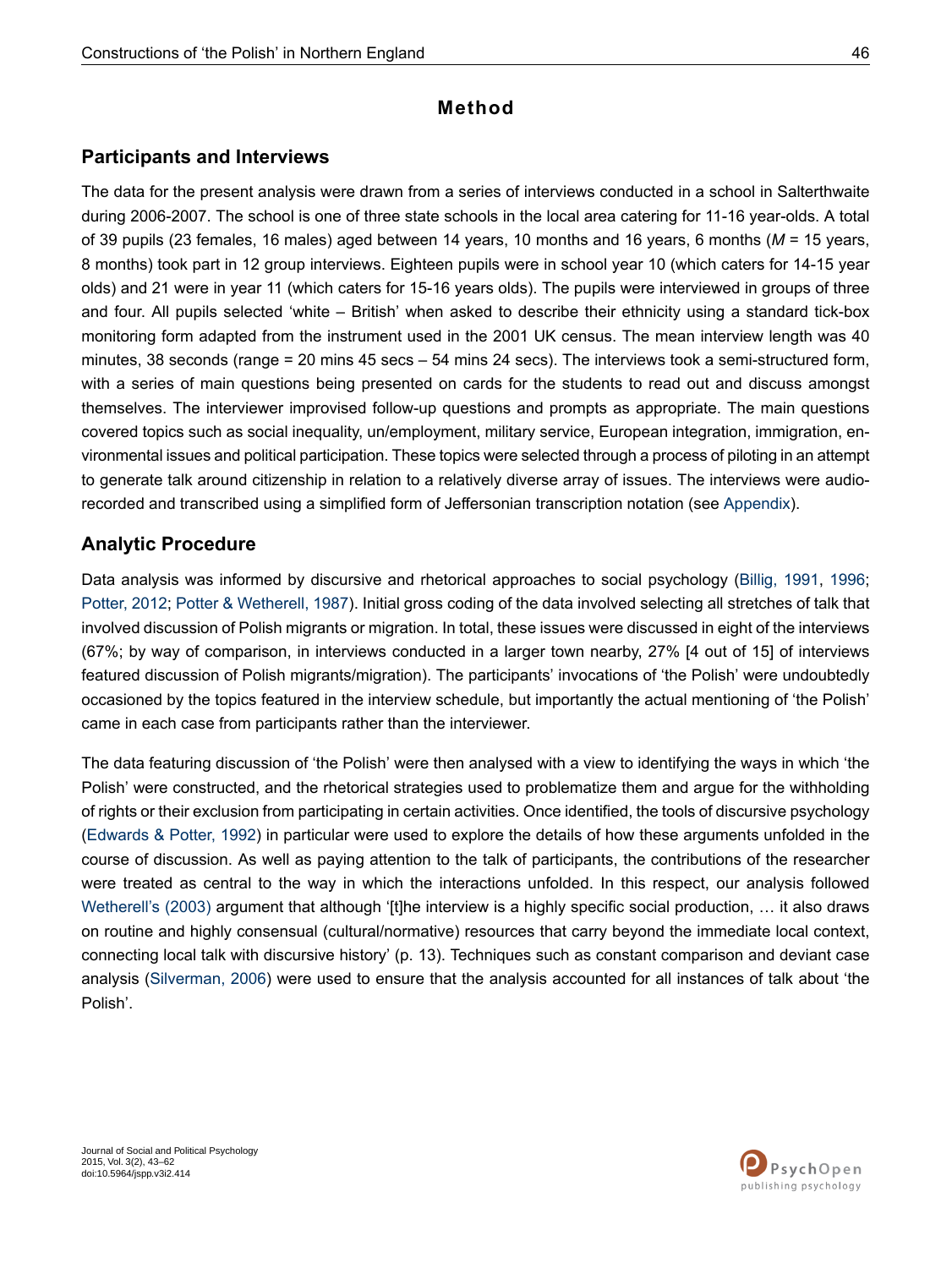# **Analysis**

'The Polish' were problematized in four main ways in the present data. First, they were identified as the cause of economic problems in the UK and/or local economy. Second, they were constructed as wilfully disrupting the mundane social order through everyday incivilities, frequently based around language. Third, they were treated as a potential sexual threat, and fourth, they were characterised as having physical features that marked their difference. Although these different ways of problematizing 'the Polish' sometimes co-occurred, it is worth considering them in turn, before finally exploring an example of how several of them were drawn on in combination to mark 'the Polish' as unacceptably different from the local population.

# **Economy and Employment**

Given the frequent media-fuelled panics about the impact of immigration on employment and the wider economy [\(KhosraviNik](#page-18-8) et al., 2012; [Pijpers,](#page-19-0) 2006), it is perhaps unsurprising that participants mobilised these issues in constructing 'the Polish' as a 'problem'. For example, in [Extract](#page-5-0) 1, Adam, Simon and Richard are discussing the relative merits of different reasons for 'coming over' to the UK:

<span id="page-5-0"></span>Extract 1

*'the Polish are a big problem'*

| 1  | Si:   | Yeah, but then you've also got to think some     |
|----|-------|--------------------------------------------------|
| 2  |       | people, some of the people who are coming over   |
| 3  |       | are from like war victims and stuff like that.   |
| 4  | Adam: | Yeah, like Kosovans, they, a lot of Kosovans in  |
| 5  |       | London.                                          |
| 6  | Si:   | They're, they're coming over for a good reason.  |
| 7  |       | They're coming over for, what is it, refuge or   |
| 8  |       | whatever.                                        |
| 9  | Adam: | Yeah there used to be a, yeah, there was a big   |
| 10 |       | war there, there's still, still under control.   |
| 11 | Si:   | But then you get people who are just coming over |
| 12 |       | to scrounge off your economy                     |
| 13 | Ŀ     | Right.                                           |
| 14 | Si.   | [And that's just like]=                          |
| 15 | Rich: | [Like the Polish.]                               |
| 16 | Si.   | $=$ not on.                                      |
| 17 | Rich: | No it really isn't on.                           |
| 18 | Adam: | We're not racist, it's just the Polish are a big |
| 19 |       | problem.                                         |

Adam and Simon initially cite Kosovan refugees as an example of a group who have a canonical 'good reason' for 'coming over' (ll. 6-7) – i.e. they are escaping from war. Simon goes on to work up a contrast with another unspecified group of 'people who are just coming over to scrounge off your economy' (ll. 11-12). Such contrasts between deserving and undeserving cases are a common finding in research on citizenship and related issues – for example between 'genuine' and 'bogus' asylum seekers (Lynn & Lea, [2003](#page-19-3); van Dijk, [1997\)](#page-19-7) or between disabled and 'lazy' welfare claimants ([Gibson,](#page-18-11) 2009, [2011](#page-18-1)). Amongst other things, the use of contrasts allows

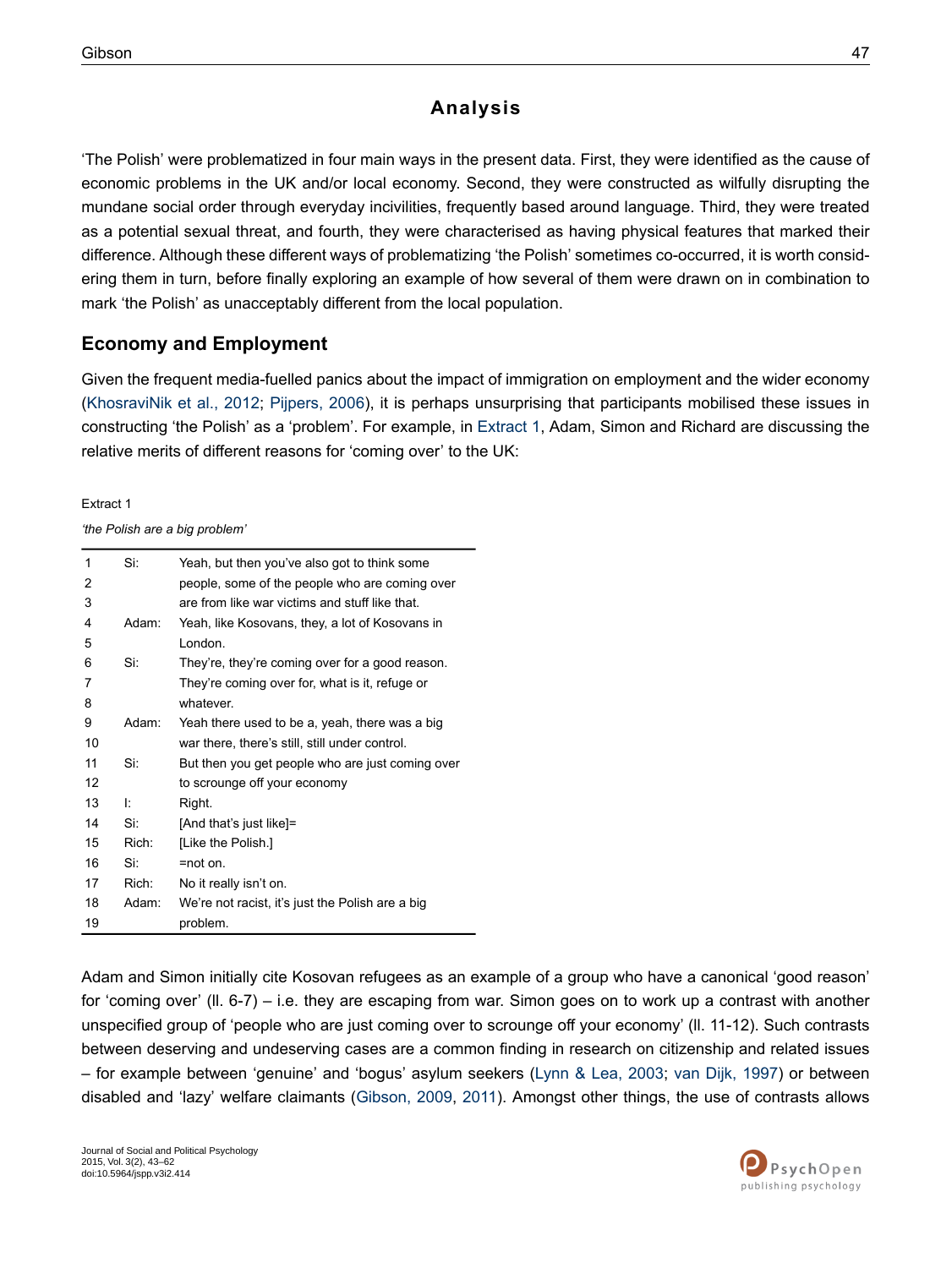participants to orient to norms of fairness and tolerance, thereby managing the impression that they might be prejudiced or otherwise unsympathetic to those in need, whilst still enabling the mobilization of exclusionary arguments.

Richard then interjects to provide an example of a group who fit Simon's description of 'people who scrounge off your economy' – namely, 'the Polish' (l. 15). Simon glosses this 'scrounging' as 'not on' (l. 16), before Richard upgrades this on line 17 ('it *really* isn't on'). At this point, Adam explicitly orients to the possibility that the identification of a specific group as 'scrounging' may be heard as indicative of racism and produces a disclaimer ([Hewitt](#page-18-12) & [Stokes,](#page-18-12) 1975; van Dijk, [1992](#page-19-8)) on behalf of himself and his friends. His subsequent restatement of the 'big problem' of 'the Polish' serves to enhance the apparent objectivity of the 'problem' – even though we're not racist, and not inclined to see problems where they don't exist, we can't deny that 'the Polish are a big problem' (ll. 18- 19). This spontaneous orientation to the possibility that these arguments may be received as being racist is striking insofar as the group being criticised – 'the Polish' – is ostensibly a *national* category. The conflation of nation and 'race' is a longstanding feature of much research on racist discourse, and is particularly notable in work that has explored discursive deracialisation (e.g. [Augoustinos](#page-16-1) & Every, 2007; [Reeves,](#page-19-9) 1983). However, whereas previous research often highlights the de-emphasising of explicitly 'racial' categories in favour of those of nation, in this instance Adam's denial of racism flags the treatment of an apparently national category in terms of 'race'.

<span id="page-6-0"></span>Similar economic arguments concerning 'the Polish' were made in other interviews. However, it was not always the case that such arguments were accompanied by such overt inoculations against racism, xenophobia and/or nationalism. [Extract](#page-6-0) 2 begins with the interviewer asking Clare, Katy and Mark about possible requirements for unemployed people to do charity/community work:

#### Extract 2

*'They're robbing all our jobs'*

| 1  | Ŀ.     | Yeah OK. Erm (1) if people are looking for jobs       |
|----|--------|-------------------------------------------------------|
| 2  |        | if people are unemployed erm, do you think they       |
| 3  |        | sh- we were talking a little bit earlier about doing  |
| 4  |        | work for charity and helping your community           |
| 5  |        | d'you think people should have to do some of that?    |
| 6  | Clare: | Yeah.                                                 |
| 7  | Ŀ      | If they- if they're not working?                      |
| 8  | Katy:  | Yeah.                                                 |
| 9  | Mark:  | Yeah.                                                 |
| 10 | Katy:  | Yeah. At least help out, with other people if         |
| 11 |        | they're not gonna, work.                              |
| 12 | Mark:  | Yeah. And like all t'Polish coming over here          |
| 13 |        | robbing all our jobs.                                 |
| 14 | Katy:  | ((laughs))                                            |
| 15 | Ŀ      | Really?                                               |
| 16 | Mark:  | They do though don't they like?                       |
| 17 | Katy:  | Yeah.                                                 |
| 18 | Mark:  | Cos like builders like yeah, like say like if someone |
| 19 |        | over here's charging like, four grand or summat       |
| 20 |        | for an extension then Polish do exactly t'same job    |
| 21 |        | and charge like a grand and a half. and they still    |
| 22 |        | think they're rich.                                   |

Journal of Social and Political Psychology 2015, Vol. 3(2), 43–62 doi:10.5964/jspp.v3i2.414

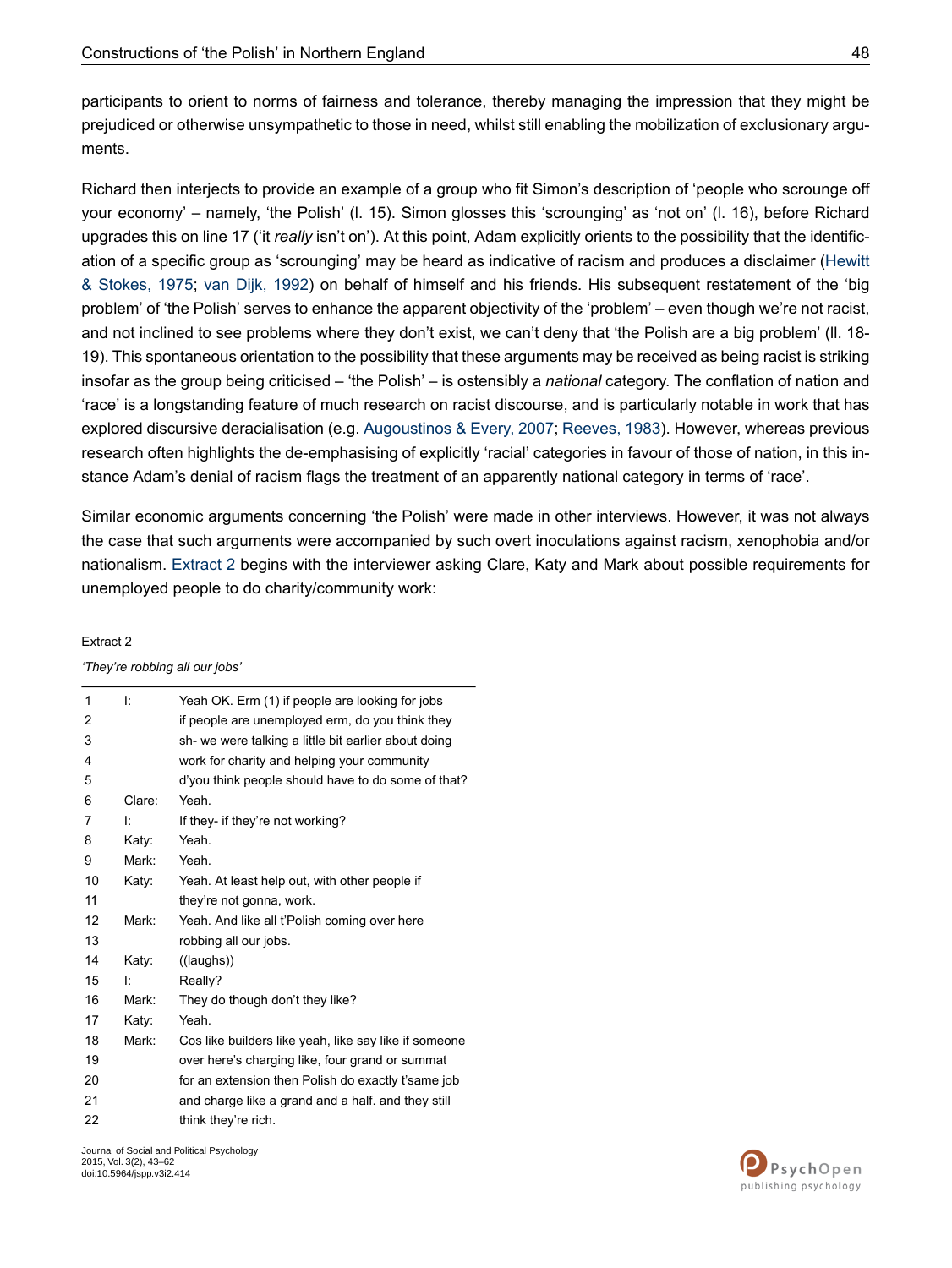| 23 | ŀ                 | Yeah?                                            |
|----|-------------------|--------------------------------------------------|
| 24 | Mark:             | They're robbing all our jobs.                    |
| 25 | Ŀ                 | So is unemployment a bit of a problem [in this   |
| 26 |                   | area]?                                           |
| 27 | Clare:            | [Yeah]                                           |
| 28 | Katy:             | Yeah.                                            |
| 29 | Mark <sup>.</sup> | Yeah. Cos all t'doers have moved in ha'n't they. |
| 30 |                   | (1)                                              |
| 31 | Mark:             | Gyppos.                                          |

In response to the initial hypothetical discussion about what – if anything – should be required of unemployed people, on lines 12-13 Mark invokes 'all t'Polish<sup>'[ii](#page-15-1)</sup> as 'coming over here robbing all our jobs' (II, 12-13). This positions the employment of Polish people as criminally illegitimate, and echoes well-worn associations between immigration and criminality (see e.g. Capdevila & [Callaghan,](#page-17-9) 2008; Figgou, [Sapountzis,](#page-17-10) Bozatzis, Gardikiotis, & Pantazis, [2011\)](#page-17-10). The unacceptability of this state of affairs is also worked up through the use of the extreme case formulation (ECF) 'all' ([Pomerantz,](#page-19-10) 1986), which constructs the situation as particularly acute – it is not simply that the Polish are 'robbing' *some* of 'our jobs', but *all* of them. It is also notable at this point that the deixical referents 'here' and 'our' are used without a clear indication of where 'here' is, or who 'we' are. Instead, the key defining feature of these referents is that 'we' are clearly not Polish, and the Polish clearly do not belong 'here'.

This leads to laughter from Katy on line 14, something which arguably can be heard as an orientation to a breach of liberal injunctions to tolerance ([Billig,](#page-16-6) 2002, [2005;](#page-17-11) [Condor,](#page-17-5) 2006; [Gibson,](#page-18-9) in press; see also Gibson & [Hamilton,](#page-18-2) [2011\)](#page-18-2) insofar as it displays recognition of the breaking of a taboo. The interviewer's follow up question on line 15 ('Really?') functions as a request for a further account from Mark, and he proceeds to illustrate his claim by citing the example of the building trade. This short narrative of Polish builders undercutting the prices of the extant population is also notable for the way in which it avoids specifying who the native population are. Those who are priced out of the market are referred to simply as 'someone over here'. Evidently, this excludes Polish people, despite the fact that they have come 'over here' (l. 12). Instead, it is simply taken for granted that there is a readily recognisable population who were 'here' before 'the Polish' arrived, and who have a legitimate claim to priority in the employment market. When dealing with such deixical referents, it is often the case that analysts – often following Billig [\(1995\)](#page-16-7) – have tended to simply read them as banal *national* referents [\(Condor,](#page-17-12) 2000). However, on this occasion it is notable that the interviewer orients to these referents in primarily local terms – the question on lines 25-26 refers to unemployment 'in this area'. Note also how this subtly moves the focus of the 'problem' from 'the Polish' to 'unemployment', and as such can be seen as an attempt by the interviewer to re-frame Mark's definition of the problem. After Clare and Katy offer token agreements, Mark re-states and upgrades the group-based nature of the 'problem', this time by using pejorative terms ('doers' and 'Gyppos'). The use of 'Gyppo' here is particularly notable insofar as it links 'the Polish' with the negative stereotypes associated with another minority group (see [Goodman](#page-18-6) & Rowe, 2014; Rowe & [Goodman,](#page-19-11) 2014). Thus, while outgroups are clearly identified and formulated as a matter for complaint, the nature of the ingroup is left largely implicit and taken for granted.

#### **Language, Culture and Incivility**

Linguistic matters were raised in many interviews, and were typically linked with other issues concerning cultural niceties and norms of everyday civility. In [Extract](#page-8-0) 3, the participants have been discussing the issue of whether immigrants should be 'tested to see how British they are' in response to one of the question-cards used to stimulate

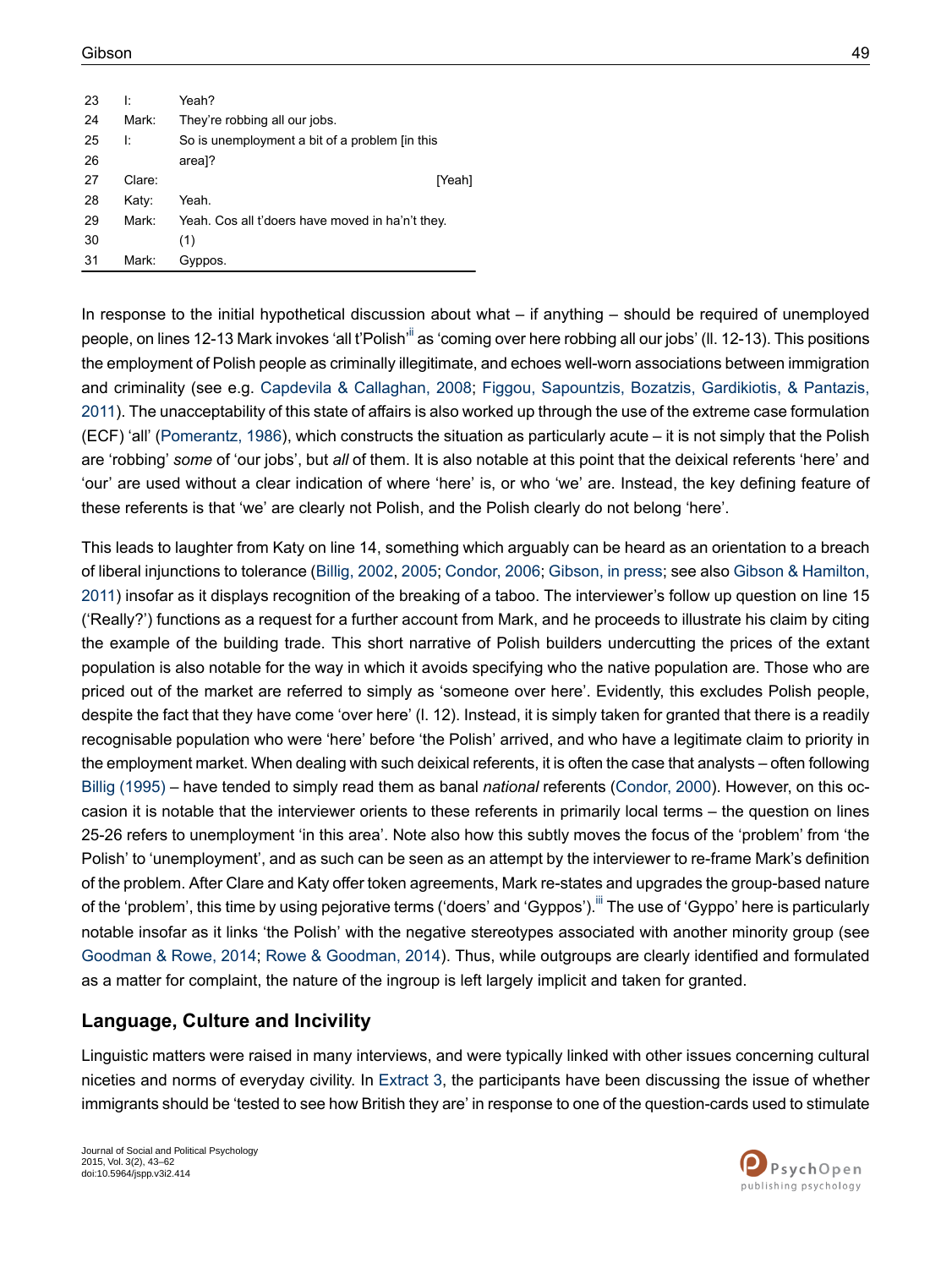discussion.<sup>Iv</sup> After some discussion about exactly what 'British' meant in this context, the participants decided that it was not a requirement for acceptance into the UK, before Emma suggested that the more important issue was whether immigrants would 'abide by our rules'. This is then illustrated with an example based around Polish people's use of their native language:

#### <span id="page-8-0"></span>Extract 3

*'It's all right in their own homes'*

| 1  | Em:  | ['s a bit like,] I'd (0.5) we've got like quite a lot |
|----|------|-------------------------------------------------------|
| 2  |      | of Polish in our school now=                          |
| 3  | Ŀ    | Mm                                                    |
| 4  | Em:  | =and they've been told that they're not allowed to=   |
| 5  | Fi:  | [Speak Polish]                                        |
| 6  | Em:  | =[go around speaking] Polish cos it's really          |
| 7  |      | intimidating.                                         |
| 8  | ŀ.   | Right                                                 |
| 9  | Fi:  | [And it's ((inaudible))]                              |
| 10 | Jim: | [Yeah cos you don't know what they're saying]         |
| 11 | Em:  | [It-, cos I walked by a group of Polish lads] and     |
| 12 |      | came up and talked to me (0.5) like looked at me,     |
| 13 |      | and just started saying all this Polish and laughed,  |
| 14 |      | and I said to a teacher that I found it really        |
| 15 |      | intimidating cos they could've been saying anything.  |
| 16 | Ŀ    | [Mm]                                                  |
| 17 | Jim: | [Mm]                                                  |
| 18 | Em:  | And, they've told them now that (0.5) if they're      |
| 19 |      | found speaking Polish they get a, after school        |
| 20 |      | detention because=                                    |
| 21 | Ŀ    | Mm                                                    |
| 22 | Em:  | $=$ it's not fair on $=$                              |
| 23 | Jim: | [Yeah]                                                |
| 24 | Em:  | =the [rest of the pupils here, yeah]                  |
| 25 | Fi:  | [It's all right in their own homes and that]          |

The 'intimidating' nature of Polish 'lads' speaking Polish is cited as a warrant for a ban on the speaking of the Polish language at school. This is predicated on the incomprehension of the English-speaking majority (l. 10: 'you don't know what they're saying'), but this is not seen as accountable in itself. This is further exemplified by Emma through the narration of a specific episode in which this intimidation is worked up in a number of ways. First, Emma juxtaposes herself as a lone individual being approached by 'a group of Polish lads'. The gendered element of the construction here is left largely implicit, though the use of 'lads' carries elements of enhanced masculine threat (compare, for example, the possible alternatives 'boys' or 'children'). Second, Emma attributes agency solely to the 'Polish lads' – her actions prior to being approached are glossed as simply 'walk[ing] by', contributing to the impression that she was passively minding her own business. The 'Polish lads', by contrast, are the ones who 'came up and talked to me' (l. 12). Furthermore, they 'looked at me' – implying an intrusive and unwanted singling out for attention. So, whereas Emma simply 'walked by', the 'Polish lads' *came up*, *talked to me* and *looked at me* (and note the rhetorically effective three-part structure here; [Jefferson,](#page-18-13) 1990). Third, the use of *just* in the phrase 'just started saying all this Polish and laughed' (l. 13) serves to construct the behaviour of the 'Polish lads'

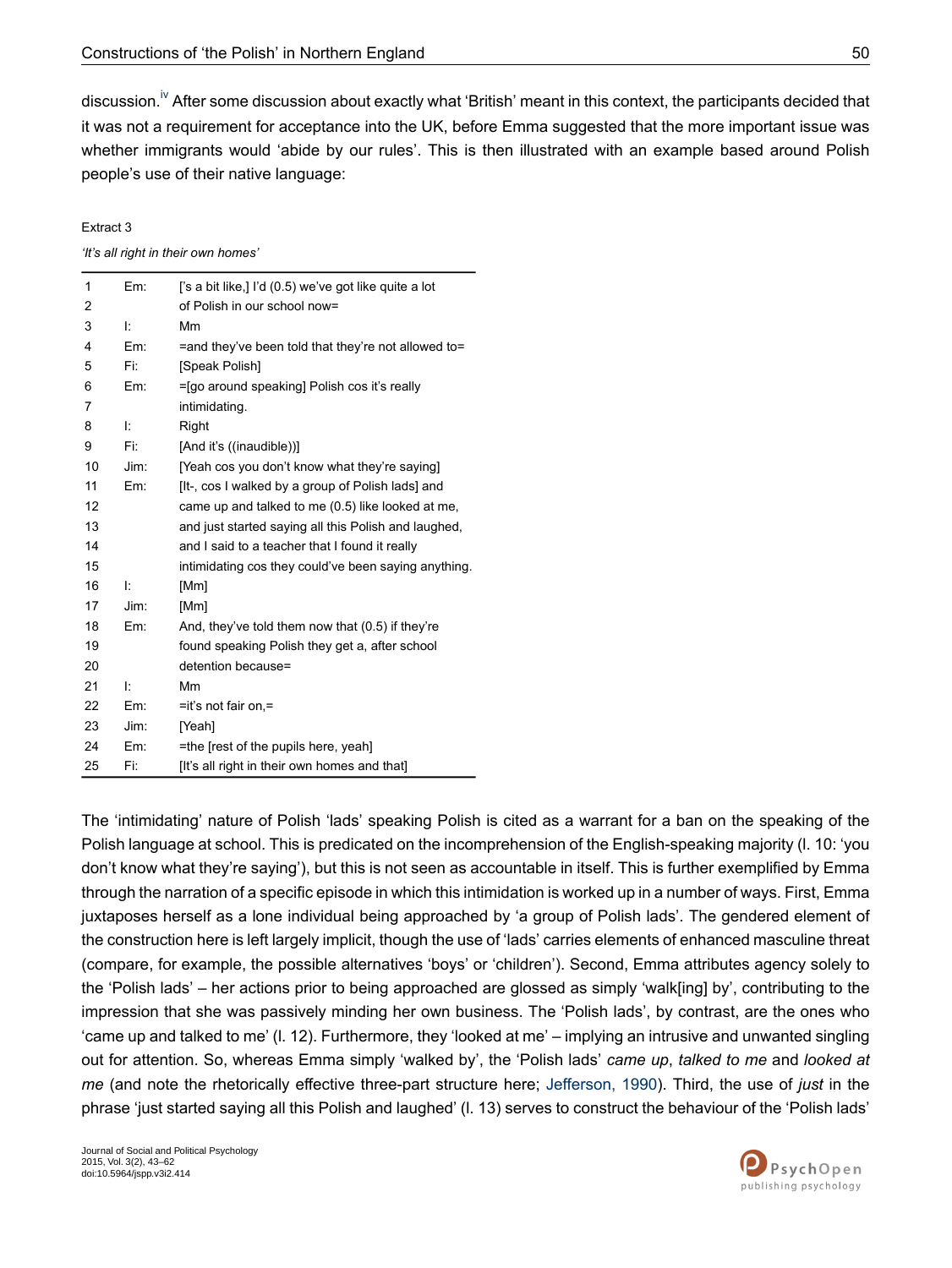as without reason or explanation – they simply started behaving in this way despite the fact that Emma herself had done nothing to invite this behaviour (see Lee, [1987,](#page-19-12) on the uses of *just*).

The behaviour of the 'Polish lads' is thus constructed as unreasonable and deliberately intimidating, and Emma goes on to say that this led to a ban on speaking Polish at the school after she reported this incident to a teacher. This is followed by a gist formulation that such behaviour is 'not fair on, the rest of the pupils here' (ll. 22-24). As in [Extract](#page-6-0) 2, there is no explicit naming of the ingroup here – 'the rest of the pupils' are not marked as specifically 'English', 'British' or 'native'. They are thus united simply by virtue of not being Polish. Such strategies are rhetorically interesting as they allow for complaints against 'the Polish' to be formulated without the mobilization of an explicitly intergroup framework – the outgroup is clearly named and constructed as 'the problem', but the ingroup remains largely obscured. This is a useful device for anticipating claims concerning prejudice or ingroup favouritism as it allows for complaints to be objectified – essentially, they are not a product of any particular group identity, but can be constructed as the sorts of universally recognisable complaints that might be formulated by anyone, regardless of group membership. Thus, while the clearly unreasonable behaviour of 'the Polish' is rhetorically tied to their identity as Polish, 'our' complaints regarding 'their' behaviour are divorced from any particular group identity and instead follow from implicitly universal norms of reasonable conduct.

Notably, this is followed by a qualification from Fiona that use of the Polish language is 'all right in their own homes' (l. 25). This draws on a contrast between a majority public culture, and an essentially private immigrant culture (see Gibson & [Hamilton,](#page-18-2) 2011, for further analysis of this using the wider dataset from this project), and allows Fiona to gloss the position being advocated as one that does not seek an outright ban on the use of Polish. This is reminiscent of assimilationist and liberal individualist positions, which – in [Modood's](#page-19-13) (2014) memorable phrase – 'do not so much seek a lower status for minorities, but their gradual dissolution and the confinement of 'difference' to private spaces and weekends' (p. 6). This serves to attempt to recover a reasonable liberal tolerance for the speakers – it is not that they wish to ban the speaking of Polish altogether, but rather that they wish to limit its use where it might be seen as an unreasonable imposition on the majority. So, once again, 'we' are reasonable and, indeed, inclined to tolerance, but the unreasonableness of 'the Polish' means that a ban is necessary. Or, more succinctly, they brought it on themselves.

# **Sexual Threat**

<span id="page-9-0"></span>The construction of 'the Polish' as intimidating was apparent in more extreme ways elsewhere in the data, when participants constructed them as a potential sexual threat. For example, in [Extract](#page-9-0) 4, Shaz and Amy invoke a fear of rape as part of a series of complaints about 'the Polish':

Extract 4

*'They could rape you'*

| 1 | Shaz: | [And if you're walking home on your own-]           |
|---|-------|-----------------------------------------------------|
| 2 |       | sometimes I'm walking home on my own and the        |
| 3 |       | Polish are behind me saying all this stuff in their |
| 4 |       | language and it makes you wonder what they're       |
| 5 |       | saying.                                             |
| 6 | Amy:  | They could rape you=                                |
| 7 | Shaz: | [They go blah blah blah blah blah blah blah]        |
| 8 | Amy:  | $=$ [for all you know.]                             |

Journal of Social and Political Psychology 2015, Vol. 3(2), 43–62 doi:10.5964/jspp.v3i2.414

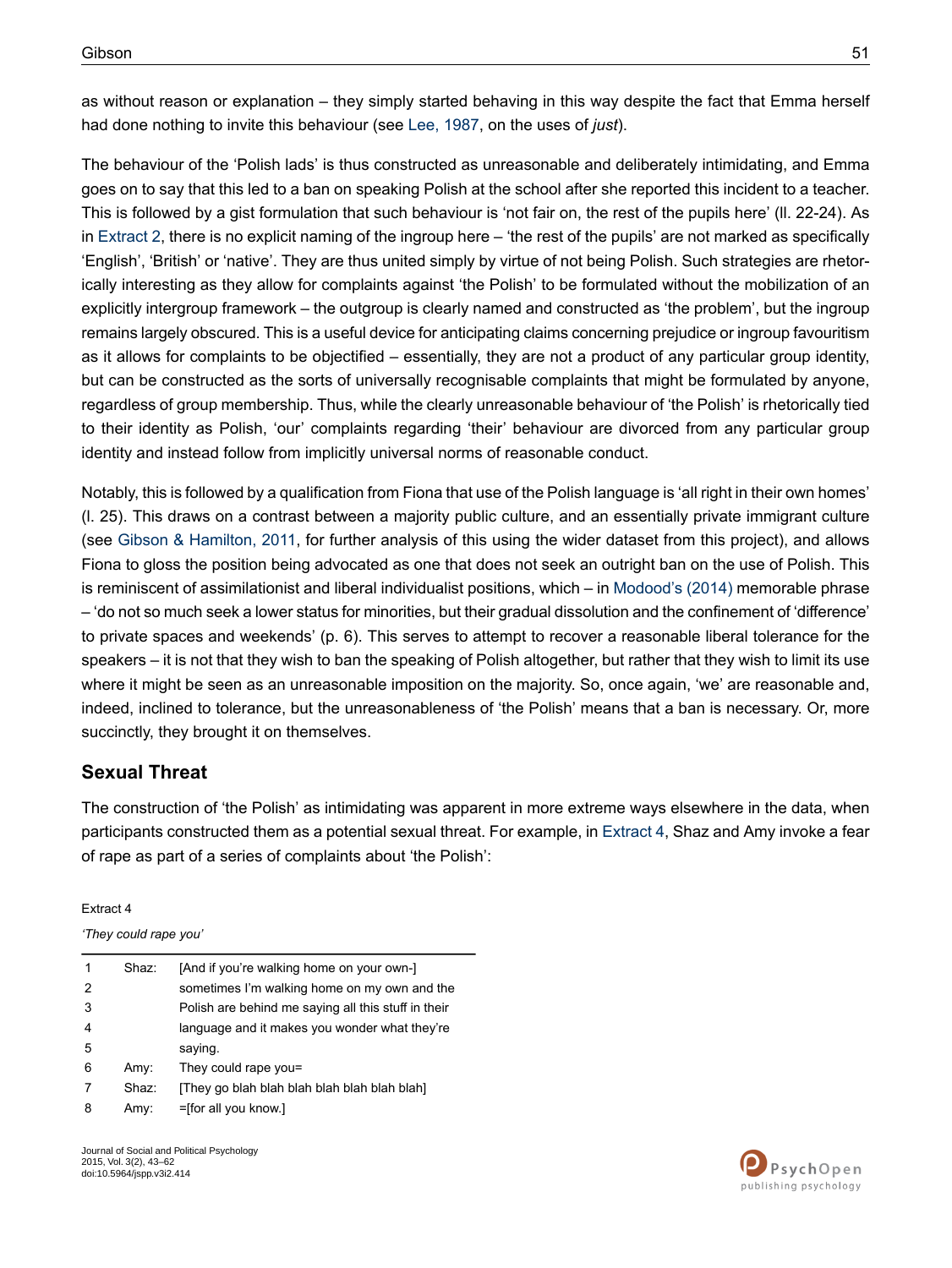| - 9 | Shaz: | Exactly, you don't know whether they're saying |
|-----|-------|------------------------------------------------|
| 10  |       | 'oh, we'll rape her next week.' You don't know |
| -11 |       | do vou?                                        |

Again, the use of 'their language' is invoked as Shaz and Amy jointly work up a description of 'the Polish' as a potential threat. However, in this extract the nature of the potential threat is specified as being of a sexual nature. As in [Extract](#page-8-0) 3, Shaz works up a contrast between the lone individual innocently 'walking home' and the unknown, unintelligible presence of a collective ('the Polish'). The contrast, initially formulated using the generic 'you' (l. 1), is subsequently reformulated as a first person account of several occasions (l. 2: 'sometimes I'm walking') on which she has encountered 'the Polish' during her walk home. The sense of menace is heightened as 'the Polish' are not merely present, but 'are behind me' (l. 3). Note that when Shaz glosses her reaction to 'the Polish' speaking in their native language, the first person is replaced again with the generic you (l.4: 'it makes *you* wonder'). The simple act of 'the Polish saying all this stuff' is therefore enough to lead any reasonable observer to 'wonder what they're saying' (II. 4-5). Together, Shaz and Amy work up a description of general ignorance of what might be being said in order to flag the possibility that they may be 'saying 'oh, we'll rape her next week'' (ll. 9-10).

<span id="page-10-0"></span>In [Extract](#page-10-0) 5, a specific example of Polish deviant sexuality is offered, before being followed by more mundane complaints concerning Polish everyday incivilities:

#### Extract 5

*'they're right noisey as well'*

| 1  | Jen: | Like, loads live down my street and a thirteen year |
|----|------|-----------------------------------------------------|
| 2  |      | old boy got raped down my street, outside like,     |
| 3  |      | down an alley, and it were Polish lad.              |
| 4  | Ŀ    | Yeah                                                |
| 5  | Jen: | It were a boy                                       |
| 6  | ŀ    | Yeah                                                |
|    | Jen: | Who did that. And they're right noisey as well, at  |
| 8  |      | like, four o'clock in the morning they're all       |
| 9  |      | shouting and everything in the street and it's so   |
| 10 |      | annoying, but they don't get done for it.           |

As part of a series of complaints about Polish people, Jen provides a brief account of the rape of a boy committed by a 'Polish lad' (ll. 1-7). The repetition of 'down my street' (ll. 1-2) functions as a claim to have privileged insider knowledge about the events relayed by virtue of geographical proximity ([Pomerantz,](#page-19-14) 1984). As van Dijk [\(1993\)](#page-19-15) notes, such stories suggest 'that the events told about are a reliable source of knowledge, because they represent a lived, personal experience. At the same time, it is suggested that the (negative) conclusion is not ethnically biased but supported by the facts' (p. 126; see also [Verkuyten,](#page-19-16) 1998; and on the role of specific examples in fact construction more generally, see [Potter,](#page-19-17) 1996). Moreover, Jen emphasises that 'it were a boy … who did that' (ll. 5-7), flagging the incident as particularly unacceptable by virtue of the fact that not only was it a rape, but it was a male-on-male rape. This orientation to heteronormativity further serves to characterise 'the Polish' as deviant and threatening.

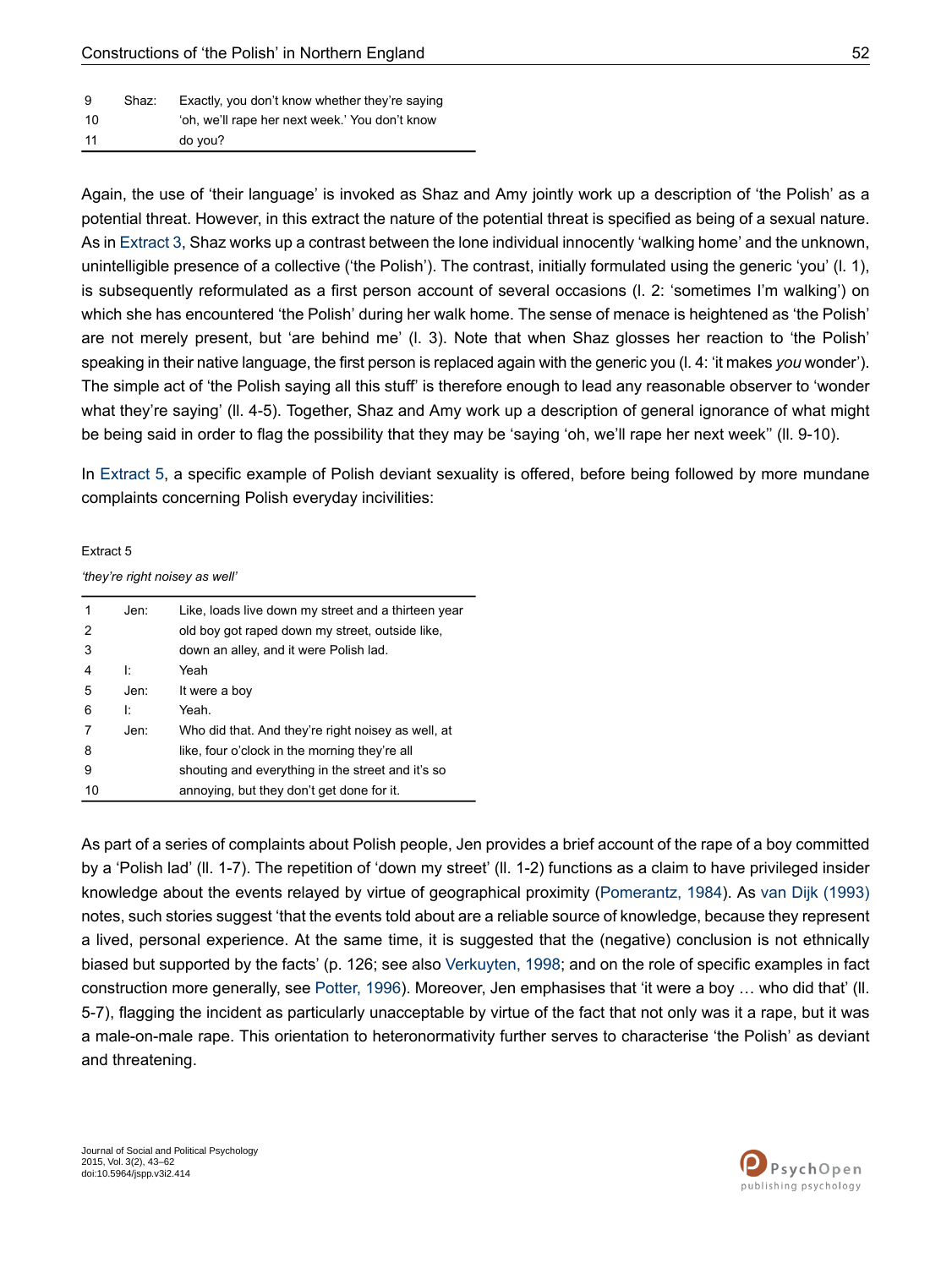Jen subsequently goes on to relay a further complaint concerning infractions against norms of civility (ll. 7-10). The Polish are glossed as 'right noisey', which is substantiated with reference to an apparent propensity for creating a commotion during the night. Jen employs ECFs to work up the behaviour as particularly unacceptable – she already referred to 'loads' of Polish people living on her street on line 1, and here she suggests that it is not only a minority of these people who are making a noise in the early hours of the morning, but that 'they're *all*' doing it (l. 8). Nor is their behaviour limited to making a noise, but is glossed as 'shouting and *everything*' (l. 9). Again, the reference to the location of this behaviour (l. 8: 'in the street') not only constructs 'the Polish' as contravening norms of civil behaviour, but it also draws on the same image of their illegitimate and unreasonably inconsiderate use of public space as we saw in [Extract](#page-8-0) 3. Finally, her claim that 'they don't get done for it' (line 10) constructs 'the Polish' as being the recipients of unfairly privileged treatment from the authorities insofar as 'they' are not sanctioned for breaching the norms of civility.

# **The Fish & Chips Test: From the Mundane to the Grotesque**

The invocation of sexual threat is reminiscent of familiar tropes concerning the racial other as the embodiment of a wild, uncontrollable sexuality (e.g. Fanon, [1967/1952](#page-17-13)). Other features of this crude racist discourse include the construction of the other as a physical grotesque. One need only think of the way in which physical stereotypes of Jewish people were propagated in Nazi Germany (e.g. Herf, [2006\)](#page-18-14) to be reminded of the role of the grotesque in the dehumanization of out-groups. Despite the tendency amongst social psychologists to associate such crude stereotypes with 'old-fashioned' racism, and to assume that liberal strictures against racism have led to a reduction in their use in contemporary western states (see [Leach,](#page-19-18) 2005, for a critique), in two interviews in the present study such physical stereotyping was used. As an example, consider the following extract, which begins with Clara reading out one of the question card prompts:

#### <span id="page-11-0"></span>Extract 6

| 1  | Clara: | ((reading card)) Some people have suggested that      |
|----|--------|-------------------------------------------------------|
| 2  |        | people who move to this country should-oo!            |
| 3  |        | ((laughs)) should test to see how British they are.   |
| 4  |        | Do you think that is a good idea?                     |
| 5  | Shaz:  | Why do people need to be tested to see how British    |
| 6  |        | they are?                                             |
| 7  | Clara: | Well the Polish come in, ask for tomato sauce you     |
| 8  |        | can't understand a word they're saying.               |
| 9  |        | $[($ (laughter))]                                     |
| 10 | ?      | $[($ (inaudible))]                                    |
| 11 | Shaz:  | Well yeah but, we know that they're from a            |
| 12 |        | different country because they don't speak our        |
| 13 |        | language and they've got that foreign tone in their   |
| 14 |        | voice.                                                |
| 15 | Amy:   | You can tell by the look of them.                     |
| 16 | Shaz:  | But yeah if you're British, you don't sound foreign   |
| 17 |        | at all, so why do they need to be tested? What's it   |
| 18 |        | got to prove? That you're British?                    |
| 19 | Clara: | So you can go into a shop and ask for fish and chips= |
| 20 |        | $[($ (laughter))]                                     |
| 21 | Clara: | [without talking in this] clicking tongues language.  |

*'With their big noses and their red clothes…'*

Journal of Social and Political Psychology 2015, Vol. 3(2), 43–62 doi:10.5964/jspp.v3i2.414

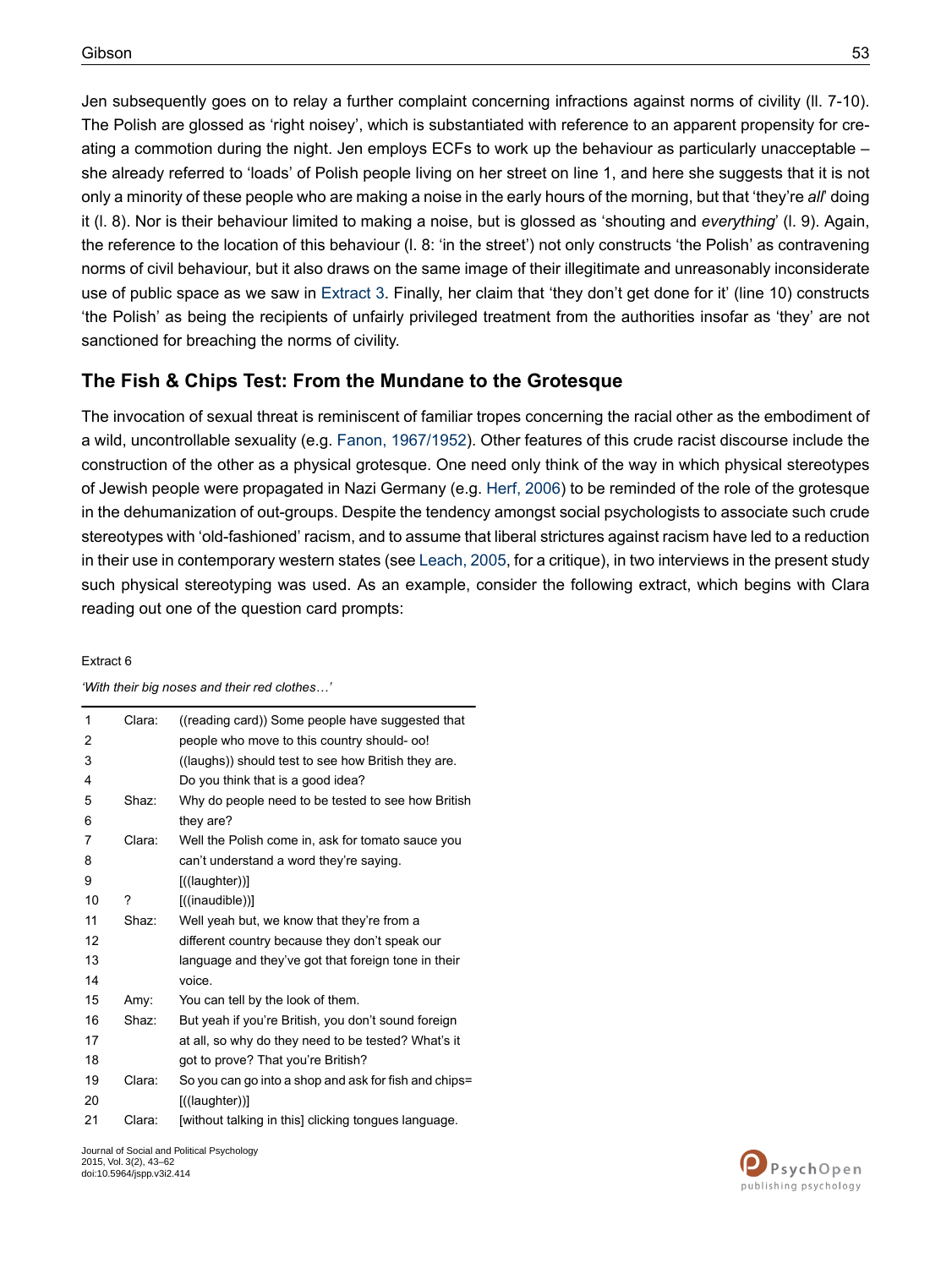| 22 |        | [With their big noses and their red clothes]            |
|----|--------|---------------------------------------------------------|
| 23 | Chris: | [I have nothing against], other people, at all, nothing |
| 24 |        | against.                                                |
| 25 | Shaz:  | The only thing I've got against the Polish coming       |
| 26 |        | here is the fact that they're taking over most of our   |
| 27 |        | jobs.                                                   |
| 28 | Amy:   | Yeah                                                    |
| 29 | Shaz:  | People are getting made redundant because the           |
| 30 |        | Polish are ((inaudible))                                |

In this extract, we see the invocation of a number of issues discussed above, including employment, language and everyday social competence/civility. Clara invokes 'the Polish' on line 7 in response to Shaz's scepticism concerning the merits of a Britishness test. In doing so, we again see the incomprehensibility of 'the Polish' worked up, this time in the mundane setting of asking for 'tomato sauce', which provokes laughter from Clara's peers. Shaz expands on the theme of language by suggesting that self-evident linguistic criteria (including 'foreign tone of voice') can be used to determine that 'they're from a different country' (ll. 11-12), before Amy invokes physiognomic criteria, namely that 'You can tell by the look of them' (l. 15). Shaz returns to the issue of language, asserting a link between being British and not 'sound[ing] foreign' in order to dismiss the idea of a Britishness test (ll. 16-17), before Clara replies that such a test would enable the successful candidate to be able to 'go into a shop and ask for fish and chips' (l. 19). This invocation of fish and chips – a popular takeaway food in the UK which is often cited as being typically English [\(Condor,](#page-17-14) 1996) provokes further laughter amongst the interviewees (l. 20), and Clara continues by invoking further linguistic features of 'the Polish' (l. 21: 'talking in this clicking tongues language'), before moving on to physical characteristics and dress (l. 22: 'With their big noses and their red clothes').

There is much to unpack in Clara's description of 'the Polish'. She constructs 'the Polish' as unable to participate in routine social encounters by virtue of their inability to speak English. It is thus not the case that she is explicitly making language an essential component of British identity in principle – she is not, for example, arguing straightforwardly that the English language is somehow central to what it means to be British. Instead, she articulates this as a practical criterion related to the ability to participate in everyday interactions. Clara then draws on tropes reminiscent of stereotypical representations of other groups. The phrase 'clicking tongues language' evokes pejorative descriptions of various African languages, and is swiftly followed by the mention of 'big noses', a familiar feature of anti-Semitic stereotypes. This elision between 'the Polish', Jews and black Africans points to the possibility that for Clara's purposes, 'the Polish' are insufficiently 'other' in their own right, and thus have to be constructed in terms of the recognisable tropes of racist bigotry (see also the use of 'Gyppos' in [Extract](#page-6-0) 2 above). The subsequent reference to 'their red clothes', whilst not referring to physical characteristics, nevertheless further serves to construct 'the Polish' as *visible*. This is noteworthy insofar as it pertains to the distinction made in countries with a majority white population between visible ethnic minorities and white (i.e. non-visible) minorities (e.g. Bird, [2005;](#page-17-15) [Chongatera,](#page-17-16) 2013; [Hickman,](#page-18-15) Morgan, Walter, & Bradley, 2005). Given the predominantly white population of Poland and the UK, Polish migrants to the UK would typically fall into the 'non-visible' category, but representations such as Clara's point to the extent to which visibility can be considered to be a rhetorical accomplishment rather than a straightforward analytic category. We can thus conceive of Clara's working up of 'the Polish' as marked by clothing preference and physical features as an exercise in *constructing visibility*.

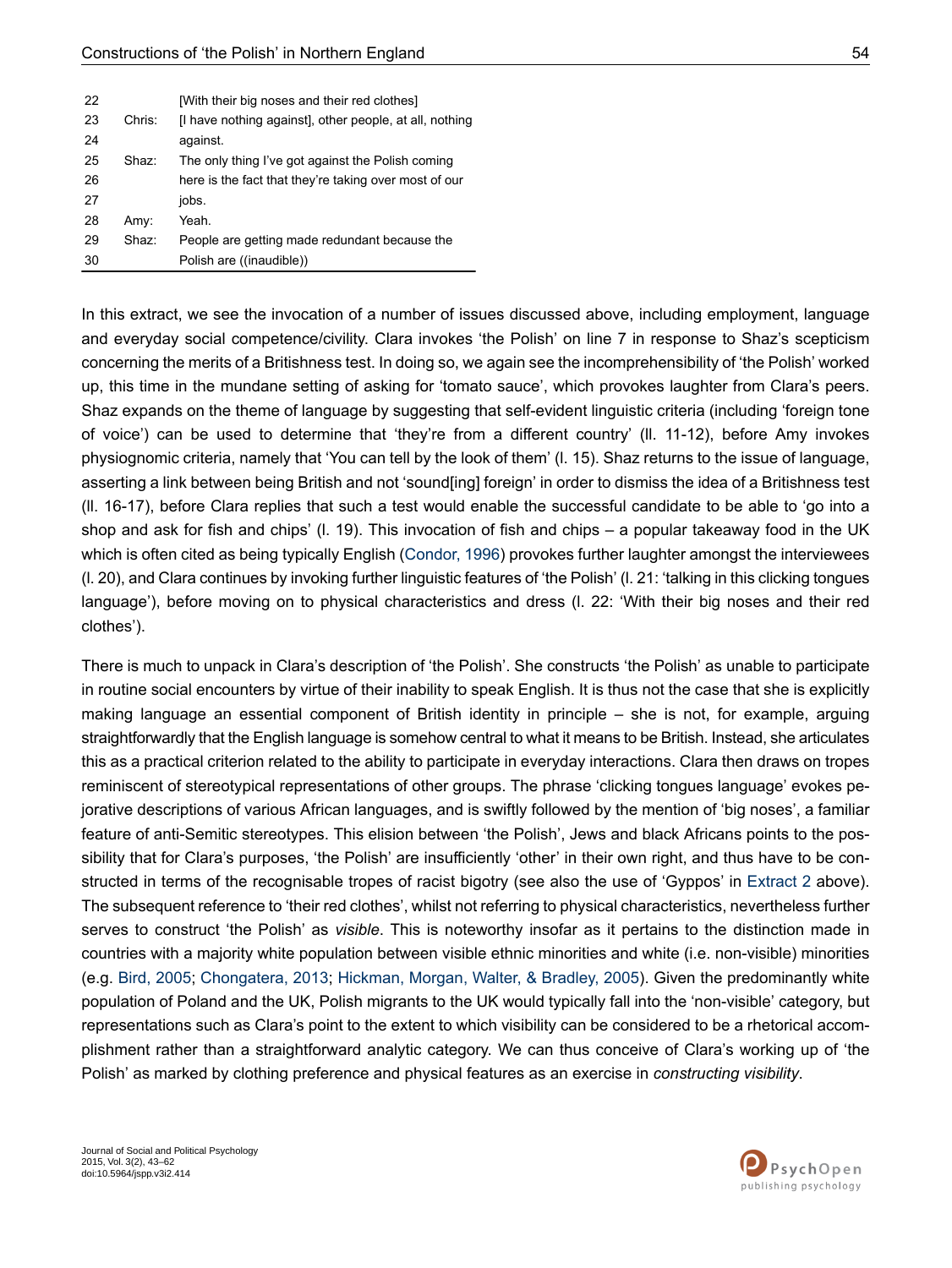In response to this, Clara's fellow interviewees seek to rhetorically distance themselves from her description. Chris uses ECFs to distance himself completely from the general tone of the discussion, saying that he has '*nothing* against, other people, *at all*' (ll. 23-24), before Shaz moves to limit her own objections to the arena of employment (ll. 25-30), with the familiar complaint that 'the Polish' are illegitimately taking something which belongs to *us* – 'our jobs'. Without explicitly challenging Clara, Shaz thus distances herself from Clara's overt stereotyping of 'the Polish', before returning to a more practical criterion that objects to the presence of 'the Polish' not on any overtly racial, ethnic or national grounds, but simply on the practical criterion that *they* take *our* jobs. As we saw in earlier extracts, however, the ingroup is left vague as the deixical referent 'our' is not specified. Shaz may implicitly distance herself from the overt articulation of criteria based on physical characteristics, but she does not take issue with the idea that 'they' are a readily identifiable group, nor that 'they' have limited entitlement to claim employment.

# **Discussion**

The present analysis has explored the ways in which a sample of young people constructed Polish migrants in a town in northern England. The overwhelming tone of these constructions was negative, with complaints formulated around the effects of Polish migration on the local employment market, the inability of Polish people to engage in everyday interactions, and the potential for Polish people to constitute an overt threat. Whilst these features were typically formulated in ways that attempted to make them appear reasonable and justified, more 'old-fashioned' stereotyping based on physical characteristics, sexual threat and heteronormativity was also noted in the data.

One of the notable findings of this analysis is the presence of recognisable themes of both what are frequently described as 'new' and 'old-fashioned' racism. Whereas 'old-fashioned' racism draws on crude notions of biological inferiority, 'new' racism instead involves appeals to liberal principles such as rationality, equality and freedom (see [Leach,](#page-19-18) 2005, for a useful summary and critique of this distinction). For much of the time, speakers in the present dataset work to ensure that the complaints cannot simply be dismissed as a result of ignorance or irrationality – precisely the opposite; they are formulated in terms which mark them as the product of knowledge and experience of living in close proximity to the other. This allows 'the Polish' to be constructed as having demonstrated an inability or unwillingness to abide by 'our' norms of civilised behaviour; except that these norms are not readily identified as 'ours' in the sense that they are associated with any clearly defined ingroup. Instead, the ingroup is left unspecified, something which allows the majority to minimise its own specificity and peculiarity. The norms of behaviour are thus left as free-standing universal codes of everyday civility, divorced from any particular social identity. Complaints against 'the Polish' are thus not framed as the product of particular social identities – and thus of a feature of those who formulate the complaints – but rather they are externalised as arising from the unreasonable behaviour of 'the Polish' themselves. In this respect, the findings of the present analysis chime with a long tradition of discursive research on exclusionary talk which has shown how those arguing that some group or other should be denied certain rights, or a certain status, do so through appealing to reason (e.g. [Figgou](#page-17-17) & [Condor,](#page-17-17) 2006; [Goodman,](#page-18-5) 2014) as speakers orient to the opprobrium associated with prejudice ([Billig,](#page-16-10) 1988).

However, there are unmistakeable tropes of old-fashioned racism contained within some of these accounts. The use of racist category labels [\(Extract](#page-6-0) 2), invocations of sexual threat [\(Extracts](#page-9-0) 4 and [5\)](#page-10-0) and physical stereotyping [\(Extract](#page-11-0) 6) are clear signs of culturally sedimented racist themes typically understood to have become unsayable over the last 60 years or so ([Condor](#page-17-6) et al., 2006). Clearly, the aims of this study are not concerned with mapping the frequency or prevalence of different types of racism or racist discourses, so the identification of these tropes

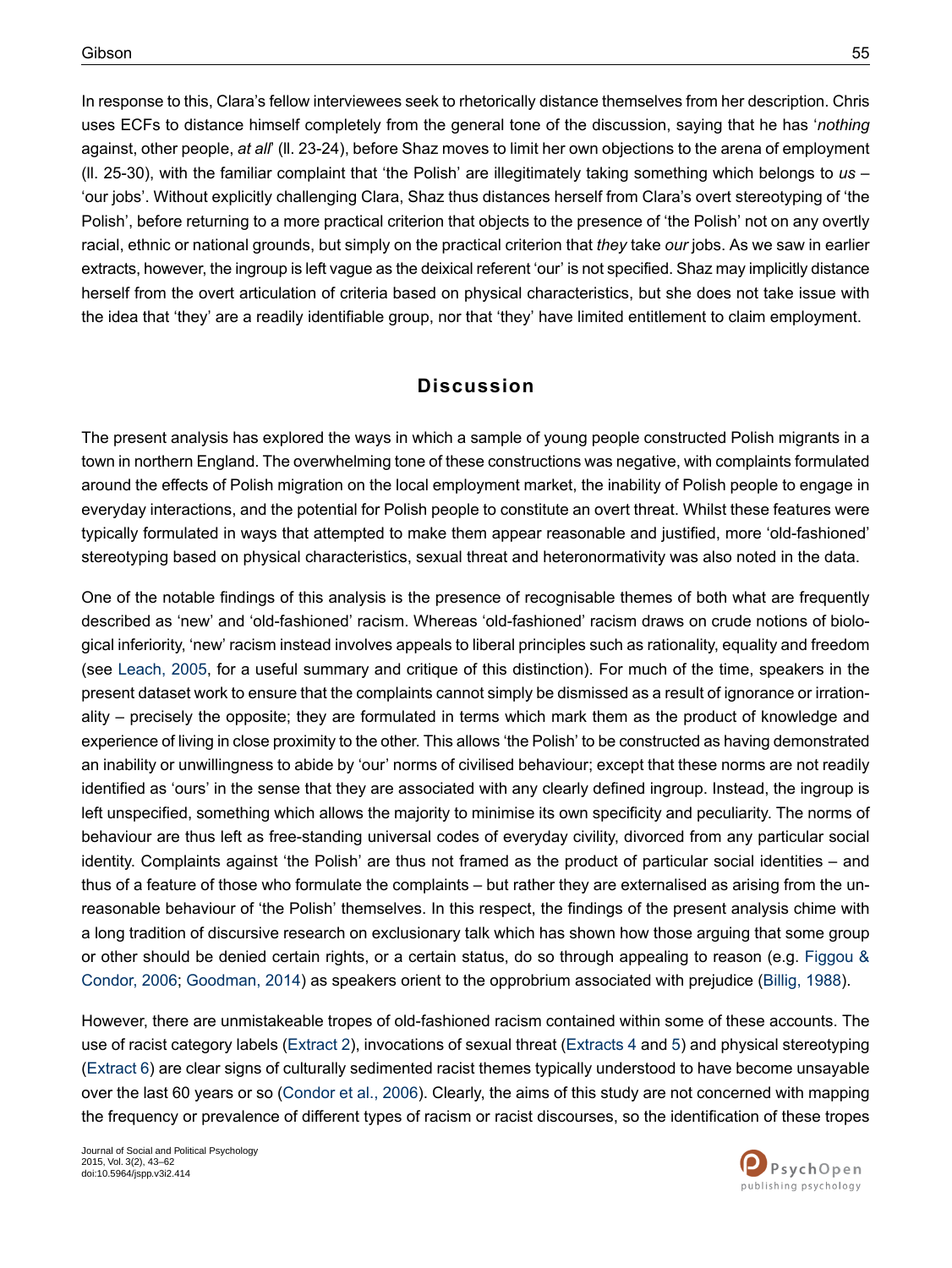should not be taken as evidence of anything beyond their occurrence in the present data. However, given that recent work has suggested that the distinction between 'old-fashioned' and 'new' racism may have been overplayed [\(Condor,](#page-17-5) 2006; Condor & [Figgou,](#page-17-18) 2012; [Leach,](#page-19-18) 2005; [Pehrson](#page-19-19) & Leach, 2012), what is notable here is that we can identify ways of talking about Polish migrants that seem to draw concurrently on the tropes of both forms of prejudiced discourse. Thus, rather than being used in isolation – let alone being distinguishable as clearly identifiable individual difference variables – we can see that the themes of 'old' and 'new' prejudice are available sideby-side for speakers to draw upon and re-construct as the occasion demands. Indeed, in this context the distinction between old and new makes little sense – as Leach [\(2005\)](#page-19-18) has argued, there is actually no *a priori* reason to define exclusion grounded in biological difference as 'old' and exclusion grounded in apparently liberal principles as 'new'. Thus rather than conceiving of one form of racism as in decline, with the other in the ascendancy, we may be better advised to follow [Augoustinos's](#page-16-11) (2009, p. 45) injunction 'to recognize the multifaceted, contradictory, and ambivalent nature of contemporary racism, and to theorize the coexistence of "multiple racisms"' (p. 45).

One of the central findings from the present analysis concerns the removal of explicit references to the ingroup. Banal deixical referents (*our*, *we*, *us*) abound, as do explicit mention of the relevant outgroup – 'the Polish' – but the ingroup is the identity which dare not speak its name. If we were to use the participants' labelling of the outgroup category as 'Polish' as a warrant to gloss their deixical referents as indexing the ingroups *English*, *British* or perhaps *Anglo-British*, then it might be suggested that the present data provides an example of a powerful majority taking its own identity for granted whilst treating an outgroup as strange, unwelcome and potentially threatening. This is reminiscent of [Condor's](#page-17-14) (1996) discussion of her findings concerning the seeming reluctance of the Anglo-British to explicitly claim a national identity. Condor considers the possibility that the disappearance of English national identity may be a function of the 'dominance' of the English within the UK, before problematizing this on the basis that it takes for granted that there is one objectively correct way of defining the situation. In contrast, it might be that the young people interviewed for the present study were using the deixical referents to refer primarily to local identities. Thus, references to 'the Polish coming over here [and] robbing all our jobs' could be read as 'the Polish coming *to Salterthwaite* [and] robbing all *the locals'* jobs'. In this context, it might be argued that participants may in fact conceive of themselves as relatively power*less* in comparison to 'the Polish', or in comparison to other, unspecified, localities within the UK with greater levels of cultural capital and employment opportunities.

However, to attempt to make these sorts of inferences would be to miss the point. The way in which the intergroup comparisons are formulated allows the speakers to identify 'the Polish' as the problem without drawing attention to their own identity – whether that be local, national or some other kind of identity. The complaints against 'the Polish' are thus *objectified* – they are associated with 'the Polish' themselves. In contrast, the omission of explicit appeals to ingroup identity ensures that the complaints are not positioned as arising from a particular social identity, but can instead stand as the sorts of complaints that would be recognised as justified by any reasonable person.

The observation that participants often orient their complaints against 'the Polish' to norms of rationality can be seen in the extent to which their complaints are predicated on knowledge of, and personal experience of, 'the Polish'. Conversely, however, on occasion participants could work up their own *ignorance* as a warrant for their complaints. This was particularly notable on those occasions where language was invoked. Thus, when speaking in their native language, 'the Polish' *could've been saying anything* ([Extract](#page-8-0) 3), and *it makes you wonder what they're saying … You don't know do you?* ([Extract](#page-9-0) 4). Personal experience could therefore be invoked not to claim knowledge, but to use a lack of knowledge to construct a sufficient and reasonable uncertainty (see also [Gibson,](#page-18-16)

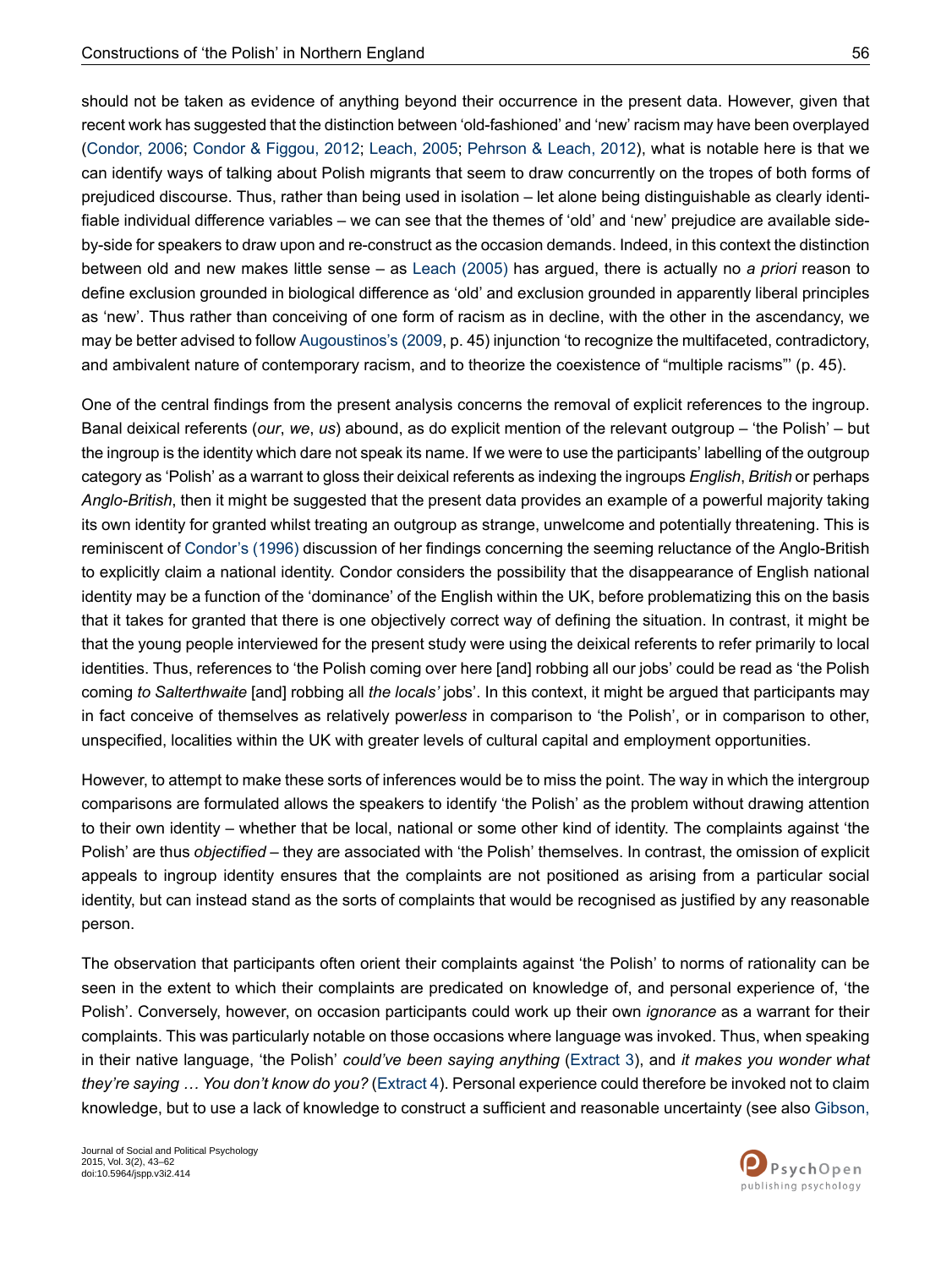[2014](#page-18-16), on this kind of discursive 'knowledge work' in a rather different context). What is striking, of course, is that this lack of knowledge is not oriented to as accountable by participants. This trades on a commonsense assumption that it is perfectly natural to expect to understand the overheard conversations of others when going about one's daily business in one's home town and/or country. This bridging assumption allows for the inference that one candidate explanation for the use of a language that will not be understood by locals is because of nefarious intent. In other words, an understandable ignorance is used as a warrant for assuming the worst.

The gendered nature of some of the constructions – with complaints being formulated specifically against Polish *lads* [\(Extracts](#page-8-0) 3 and [5\)](#page-10-0) and invoking sexual violence ([Extracts](#page-9-0) 4 and [5\)](#page-10-0) – provides a further indication of the way in which power relations could be constructed by the use of alternative (i.e. non-national) frames of reference. We can see the subtle use of gender identity here as a means of constructing power relations in such a way that the speakers were able to position themselves as threatened by, and thereby justifiably wary of, the outgroup. As with the assumptions around language discussed above, gender again functions as a bridging inference – the reasonable caution that a woman might be expected to exercise in relation to the possibility of male sexual violence is used to warrant the link between being Polish and being particularly likely to pose a threat.

Understood in terms of Isin and [Wood's](#page-18-0) (1999) definition of citizenship as 'competent membership of a polity' (p. 4), it can be suggested that the participants are constructing 'the Polish' as failing to fulfil the duties associated with citizenship, and thus as not competent to qualify as legitimate members of the polity. Indeed, the construction of blatant contraventions of taken-for-granted norms of decency and civility allows speakers to position themselves not as unreasonably denying the *rights* of 'the Polish', but as instead objecting to their failure to meet their *responsibilities*.

In conclusion, it is evidently the case that discursive and rhetorical analyses of the construction of Eastern European migrants in the UK are at an early stage, and the present analysis should thus be seen as merely a preliminary step towards a fuller exploration of these issues. Nevertheless, in identifying the ways in which the recognisable tropes of racist and anti-immigrant discourse are drawn on in constructing 'the Polish', and in working up Polish migration as a complainable matter, the present analysis draws attention to some aspects of anti-Polish discourse that would be worthy of further attention. Specifically, the finding that complaints and exclusionary arguments are grounded in comparisons between identities other than straightforwardly 'national' identities further highlights the extent to which analysts should not assume that exclusion will necessarily be based upon national identities. Similarly, the combining of the tropes of 'old' and 'new' racism is suggestive of the complexities of anti-Polish discourse. With the continued expansion of the EU being accompanied by an incessant media campaign against migrants from the newer members of the EU, and the potential political shift signalled by the rise of UKIP, the time is right for sustained attention to the issue of how Eastern European migrants are constructed in the UK.

#### <span id="page-15-1"></span><span id="page-15-0"></span>**Notes**

i) The decision to pseudonymize the town was taken as using its real name would potentially make it easy for the school from which participants were recruited to be identified.

ii) The contraction of 'the' to 't' is a feature of many local dialects in this part of England. It would typically be spoken as an additional sound at the end of the word preceding the noun to which it refers – so in this instance, for example, it should be read as 'allt Polish'.

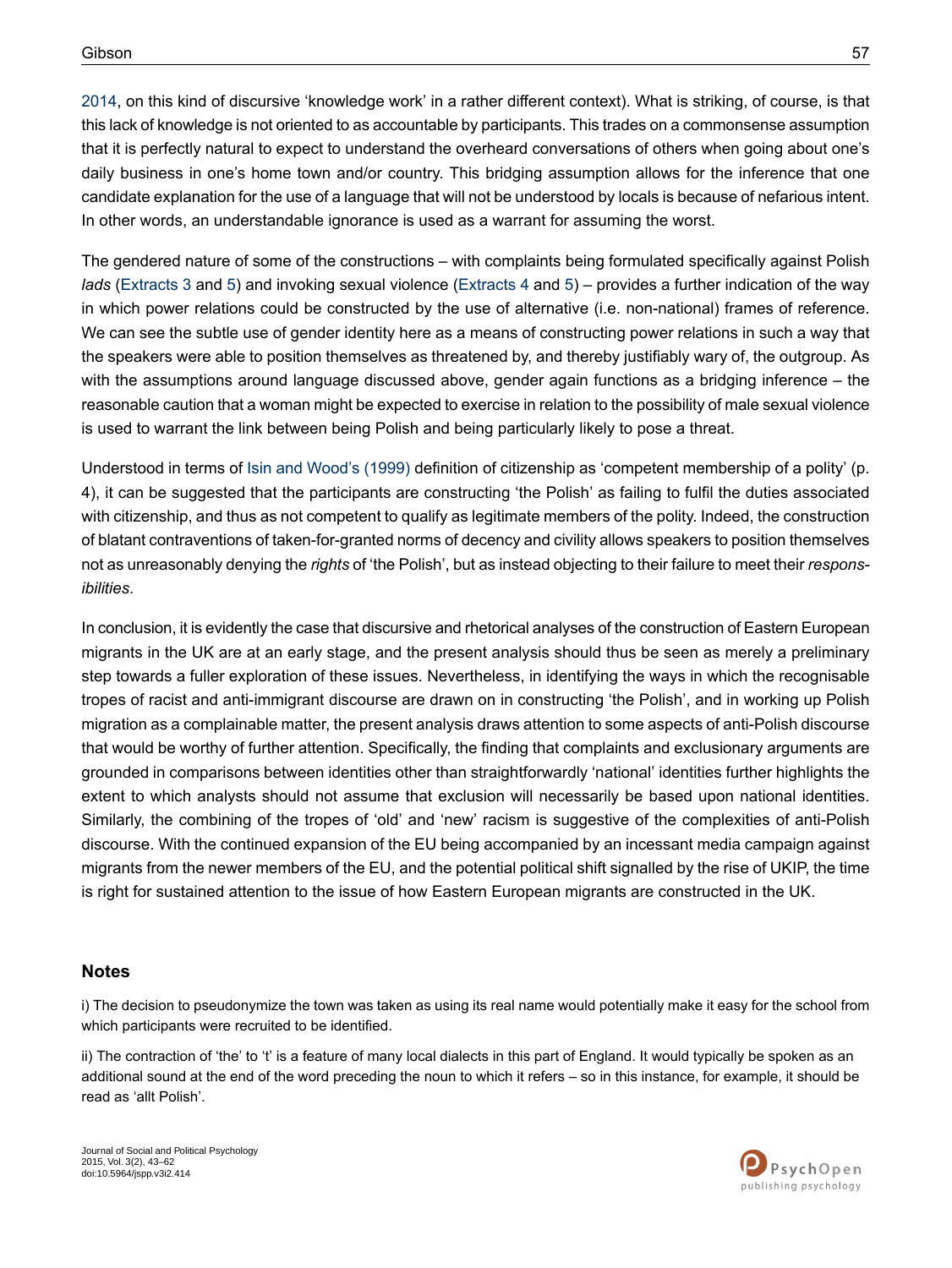<span id="page-16-8"></span>iii) It is notable that, whilst 'Gyppo' is a widely understood pejorative slang term for 'Gypsy', the term 'doer' (pronounced 'doo-er') appears to have been a much more localised term referring specifically to Polish people. Despite coming across it on several occasions in the present project, it is not something that I have encountered elsewhere, and nor have I been able to discover any information about its origins.

<span id="page-16-9"></span>iv) The question in full was, 'Some people have suggested that people who move to this country should take a test to see how British they are. Do you think that this is a good idea?' This was used in response to a then-current media debate around the 'Life in the UK' test (see [https://www.gov.uk/life-in-the-uk-test;](https://www.gov.uk/life-in-the-uk-test) and see Gray & [Griffin,](#page-18-17) 2014, for a critical analysis), which was glossed in some media outlets as a Britishness test, although this was rejected by the government at the time (see [http://news.bbc.co.uk/1/hi/uk\\_politics/4391710.stm](http://news.bbc.co.uk/1/hi/uk_politics/4391710.stm)).

#### **Funding**

The research reported in this paper was funded by two internal research grants from York St John University.

#### **Competing Interests**

The author has declared that no competing interests exist.

#### **Acknowledgments**

I would like to thank Mike Calvert, Lorna Hamilton, Lucy Hesselden, Laura Howson, Helen Macrae, Nathalie Noret, Fiona Paton, Robert Stephenson and Jo Whitehead for their assistance with various aspects of the research, and Russell Luyt, Chris Cohrs, and two anonymous reviewers for their helpful comments on previous versions of the paper.

### **References**

- <span id="page-16-11"></span><span id="page-16-0"></span>Akhurst, J., Janik, M., Szewczyk, M., Mucha, M., Westmancoat, H., Lever, V., & Walmsley, A. (2014). Polish young peoples' narratives: Impacts of living and studying in the UK. *International Migration, 52*, 192-208. doi:[10.1111/imig.12025](http://dx.doi.org/10.1111%2Fimig.12025)
- <span id="page-16-1"></span>Augoustinos, M. (2009). Racism(s): One or many? *International Journal of Psychology, 44*, 43-45. doi:[10.1080/00207590802057944](http://dx.doi.org/10.1080%2F00207590802057944)
- <span id="page-16-3"></span><span id="page-16-2"></span>Augoustinos, M., & Every, D. (2007). The language of "race" and prejudice: A discourse of denial, reason, and liberal-practical politics. *Journal of Language and Social Psychology, 26*, 123-141. doi:[10.1177/0261927X07300075](http://dx.doi.org/10.1177%2F0261927X07300075)
- <span id="page-16-10"></span>BBC. (2014). *UK European election results.* Retrieved from <http://www.bbc.co.uk/news/events/vote2014/eu-uk-results>
- <span id="page-16-4"></span>Billig, M. (1977). The new social psychology and 'fascism'. *European Journal of Social Psychology, 7*, 393-432. doi:[10.1002/ejsp.2420070402](http://dx.doi.org/10.1002%2Fejsp.2420070402)
- <span id="page-16-7"></span><span id="page-16-5"></span>Billig, M. (1988). The notion of 'prejudice': Some rhetorical and ideological aspects. *Text, 8*, 91-110. doi:[10.1515/text.1.1988.8.1-2.91](http://dx.doi.org/10.1515%2Ftext.1.1988.8.1-2.91)
- <span id="page-16-6"></span>Billig, M. (1991). *Ideology and opinions: Studies in rhetorical psychology.* London, United Kingdom: Sage.
- Billig, M. (1995). *Banal nationalism.* London, United Kingdom: Sage.
- Billig, M. (1996). *Arguing and thinking: A rhetorical approach to social psychology* (2nd ed.). Cambridge, United Kingdom: Cambridge University Press.
- Billig, M. (2002). Henri Tajfel's 'Cognitive aspects of prejudice' and the psychology of bigotry. *British Journal of Social Psychology, 41*, 171-188. doi:[10.1348/014466602760060165](http://dx.doi.org/10.1348%2F014466602760060165)

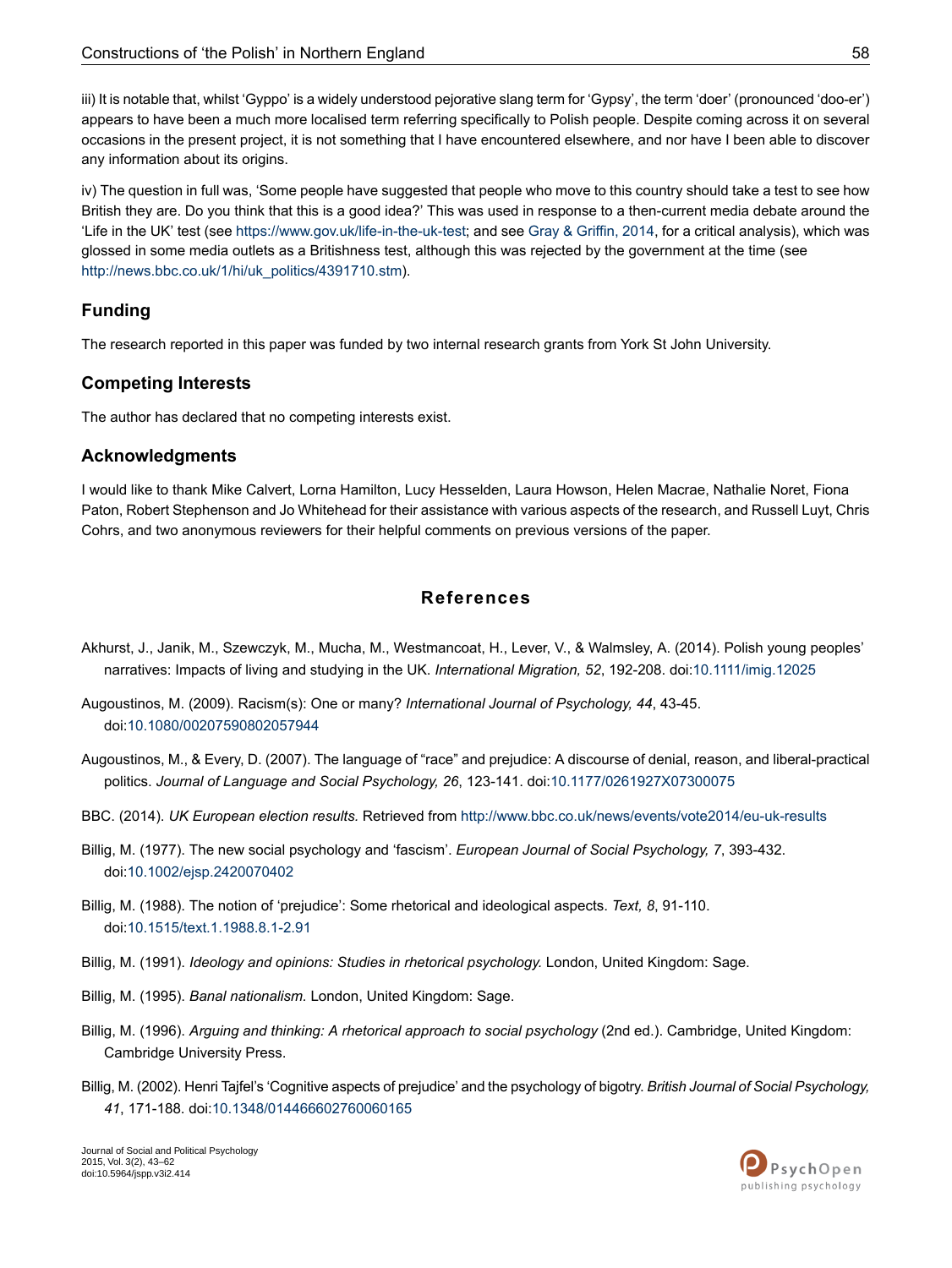- <span id="page-17-11"></span>Billig, M. (2005). *Laughter and ridicule: Towards a social critique of humour.* London, United Kingdom: Sage.
- <span id="page-17-15"></span>Bird, K. (2005). The political representation of visible minorities in electoral democracies: A comparison of France, Denmark, and Canada. *Nationalism & Ethnic Politics, 11*, 425-465. doi:[10.1080/13537110500379211](http://dx.doi.org/10.1080%2F13537110500379211)
- <span id="page-17-3"></span>Botterill, K. (2014). Family and mobility in second modernity: Polish migrant narratives of individualization and family life. *Sociology, 48*, 233-250. doi[:10.1177/0038038512474728](http://dx.doi.org/10.1177%2F0038038512474728)
- <span id="page-17-7"></span><span id="page-17-4"></span>Burrell, K. (Ed.). (2009). *Polish migration to the UK in the 'new' European Union after 2004.* Farnham, United Kingdom: Ashgate.
- <span id="page-17-9"></span>Burrell, K. (2010). Staying, returning, working and living: Key themes in current academic research undertaken in the UK on migration movements from Eastern Europe. *Social Identities, 16*, 297-308. doi[:10.1080/13504630.2010.482401](http://dx.doi.org/10.1080%2F13504630.2010.482401)
- <span id="page-17-0"></span>Capdevila, R., & Callaghan, J. E. M. (2008). 'It's not racist. It's common sense'. A critical analysis of political discourse around asylum and immigration in the UK. *Journal of Community & Applied Social Psychology, 18*, 1-16. doi[:10.1002/casp.904](http://dx.doi.org/10.1002%2Fcasp.904)
- <span id="page-17-16"></span>Carrera, S. (2005). What does free movement mean in theory and practice in an enlarged EU? *European Law Journal, 11*, 699-721. doi:[10.1111/j.1468-0386.2005.00283.x](http://dx.doi.org/10.1111%2Fj.1468-0386.2005.00283.x)
- <span id="page-17-14"></span>Chongatera, G. (2013). Hate-crime victimization and fear of hate crime among racially visible people in Canada: The role of income as a mediating factor. *Journal of Immigrant & Refugee Studies, 11*, 44-64. doi:[10.1080/15562948.2013.759037](http://dx.doi.org/10.1080%2F15562948.2013.759037)
- <span id="page-17-12"></span>Condor, S. (1996). Unimagined community? Some social psychological issues concerning English national identity. In G. Breakwell & E. Lyons (Eds.), *Changing European identities* (pp. 41-68). London, United Kingdom: Butterworth Heinemann.
- <span id="page-17-5"></span>Condor, S. (2000). Pride and prejudice: Identity management in English people's talk about 'this country'. *Discourse & Society, 11*, 175-205. doi[:10.1177/0957926500011002003](http://dx.doi.org/10.1177%2F0957926500011002003)
- <span id="page-17-18"></span>Condor, S. (2006). Public prejudice as collaborative accomplishment: Towards a dialogic social psychology of racism. *Journal of Community & Applied Social Psychology, 16*, 1-18. doi:[10.1002/casp.845](http://dx.doi.org/10.1002%2Fcasp.845)
- <span id="page-17-6"></span>Condor, S., & Figgou, L. (2012). Rethinking the prejudice problematic: A collaborative cognition approach. In J. Dixon & M. Levine (Eds.), *Beyond prejudice: Extending the social psychology of conflict, inequality and social change* (pp. 200-221). Cambridge, United Kingdom: Cambridge University Press.
- <span id="page-17-2"></span><span id="page-17-1"></span>Condor, S., Figgou, L., Abell, J., Gibson, S., & Stevenson, C. (2006). 'They're not racist …' Prejudice denial, mitigation and suppression in dialogue. *British Journal of Social Psychology, 45*, 441-462. doi:[10.1348/014466605X66817](http://dx.doi.org/10.1348%2F014466605X66817)
- Drinkwater, S., Eade, J., & Garapich, M. (2009). Poles apart? EU enlargement and the labour market outcomes of immigrants in the United Kingdom. *International Migration, 47*, 161-190. doi[:10.1111/j.1468-2435.2008.00500.x](http://dx.doi.org/10.1111%2Fj.1468-2435.2008.00500.x)
- <span id="page-17-13"></span><span id="page-17-8"></span>Duffy, B., & Frere-Smith, T. (2014). *Perceptions and reality: Public attitudes to immigration.* Retrieved from Ipsos MORI Social Research Institute website:
	- [http://www.ipsos-mori.com/DownloadPublication/1634\\_sri-perceptions-and-reality-immigration-report-2013.pdf](http://www.ipsos-mori.com/DownloadPublication/1634_sri-perceptions-and-reality-immigration-report-2013.pdf)
- <span id="page-17-17"></span><span id="page-17-10"></span>Edwards, D., & Potter, J. (1992). *Discursive psychology.* London, United Kingdom: Sage.
- Fanon, F. (1967). *Black skin, white masks.* New York, NY: Grove. (Original work published 1952)
- Figgou, L., & Condor, S. (2006). Irrational categorization, natural intolerance and reasonable discrimination: Lay representations of prejudice and racism. *British Journal of Social Psychology, 45*, 219-243. doi[:10.1348/014466605X40770](http://dx.doi.org/10.1348%2F014466605X40770)
- Figgou, L., Sapountzis, A., Bozatzis, N., Gardikiotis, A., & Pantazis, P. (2011). Constructing the stereotype of immigrants' criminality: Accounts of fear and risk in talk about immigration to Greece. *Journal of Community & Applied Social Psychology, 21*, 164-177. doi:[10.1002/casp.1073](http://dx.doi.org/10.1002%2Fcasp.1073)

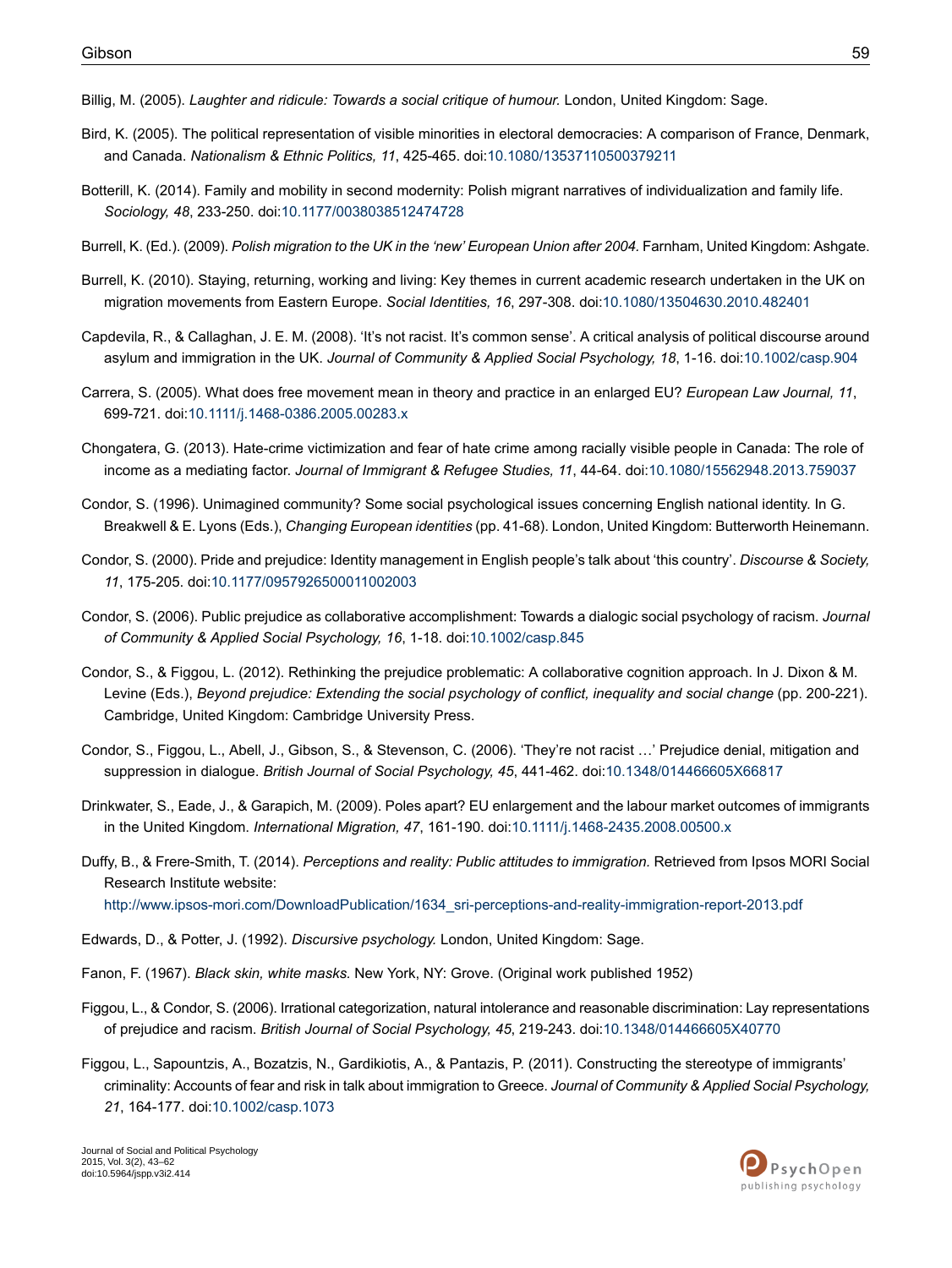- <span id="page-18-7"></span>Ford, R., & Heath, A. (2014). Immigration: A nation divided? In A. Park, J. Curtice, & C. Bryson (Eds.), *British Social Attitudes 31* [Electronic book]. Retrieved from <http://bsa-31.natcen.ac.uk/downloads.aspx>
- <span id="page-18-3"></span>Galasińska, A. (2010). Leavers and stayers discuss returning home: Internet discourses on migration in the context of the post-Community transformation. *Social Identities, 16*, 309-324. doi[:10.1080/13504630.2010.482416](http://dx.doi.org/10.1080%2F13504630.2010.482416)
- <span id="page-18-11"></span><span id="page-18-1"></span>Gibson, S. (2009). The effortful citizen: Discursive social psychology and welfare reform. *Journal of Community & Applied Social Psychology, 19*, 393-410. doi[:10.1002/casp.1003](http://dx.doi.org/10.1002%2Fcasp.1003)
- <span id="page-18-16"></span>Gibson, S. (2011). Dilemmas of citizenship: Young people's conceptions of un/employment rights and responsibilities. *British Journal of Social Psychology, 50*, 450-468. doi[:10.1348/014466610X520113](http://dx.doi.org/10.1348%2F014466610X520113)
- <span id="page-18-9"></span>Gibson, S. (2014). Discourse, defiance, and rationality: 'Knowledge work' in the 'obedience' experiments. *Journal of Social Issues, 70*, 424-438. doi:[10.1111/josi.12069](http://dx.doi.org/10.1111%2Fjosi.12069)
- <span id="page-18-2"></span>Gibson, S. (in press). Everyday politics, everyday racism: Censure and management of racist talk. In C. Howarth & E. Andreouli (Eds.), *The social psychology of everyday politics.* London, United Kingdom: Routledge.
- <span id="page-18-10"></span>Gibson, S., & Hamilton, L. (2011). The rhetorical construction of polity membership: Identity, culture and citizenship in young people's discussions of immigration in northern England. *Journal of Community & Applied Social Psychology, 21*, 228-242. doi:[10.1002/casp.1087](http://dx.doi.org/10.1002%2Fcasp.1087)
- <span id="page-18-4"></span>Gibson, S., & Hamilton, L. (2013). Knowledge, autonomy and maturity: Developmental and educational concerns as rhetorical resources in adolescents' discussions regarding the age of electoral majority in England. *Journal of Youth Studies, 16*, 34-53. doi:[10.1080/13676261.2012.693589](http://dx.doi.org/10.1080%2F13676261.2012.693589)
- <span id="page-18-5"></span>Goodman, S. (2010). 'It's not racist to impose limits on immigration': Constructing the boundaries of racism in the asylum and immigration debate. *Critical Approaches to Discourse Analysis across Disciplines, 4*, 1-17.
- <span id="page-18-6"></span>Goodman, S. (2014). Developing an understanding of race talk. *Social and Personality Psychology Compass, 8*, 147-155. doi:[10.1111/spc3.12095](http://dx.doi.org/10.1111%2Fspc3.12095)
- <span id="page-18-17"></span>Goodman, S., & Rowe, L. (2014). 'Maybe it is prejudice ... But it is NOT racism': Negotiating racism in discussion forums about Gypsies. *Discourse & Society, 25*, 32-46. doi:[10.1177/0957926513508856](http://dx.doi.org/10.1177%2F0957926513508856)
- <span id="page-18-14"></span><span id="page-18-12"></span>Gray, D., & Griffin, C. (2014). A journey to citizenship: Constructions of citizenship and identity in the British citizenship test. *British Journal of Social Psychology, 53*, 299-314. doi[:10.1111/bjso.12042](http://dx.doi.org/10.1111%2Fbjso.12042)
- <span id="page-18-15"></span>Herf, J. (2006). *The Jewish enemy: Nazi propaganda during World War II and the Holocaust*. Cambridge, MA: Harvard University Press.
- <span id="page-18-0"></span>Hewitt, J. P., & Stokes, R. (1975). Disclaimers. *American Sociological Review, 40*, 1-11. doi:[10.2307/2094442](http://dx.doi.org/10.2307%2F2094442)
- <span id="page-18-13"></span>Hickman, M. J., Morgan, S., Walter, B., & Bradley, J. (2005). The limitations of whiteness and the boundaries of Englishness. *Ethnicities, 5*, 160-182. doi:[10.1177/1468796805052113](http://dx.doi.org/10.1177%2F1468796805052113)
- <span id="page-18-8"></span>Isin, E. F., & Wood, P. K. (1999). *Citizenship and identity.* London, United Kingdom: Sage.
- Jefferson, G. (1990). List-construction as a task and resource. In G. Psathas (Ed.), *Interaction competence* (pp. 63-92). Lanham, MD: University Press of America.
- KhosraviNik, M., Kryżanowski, M., & Wodak, R. (2012). Dynamics of representation in discourse: Immigrants in the British press. In M. Messer, R. Schroeder, & R. Wodak (Eds.), *Migrations: Interdisciplinary perspectives* (pp. 283-296). Vienna, Austria: Springer.

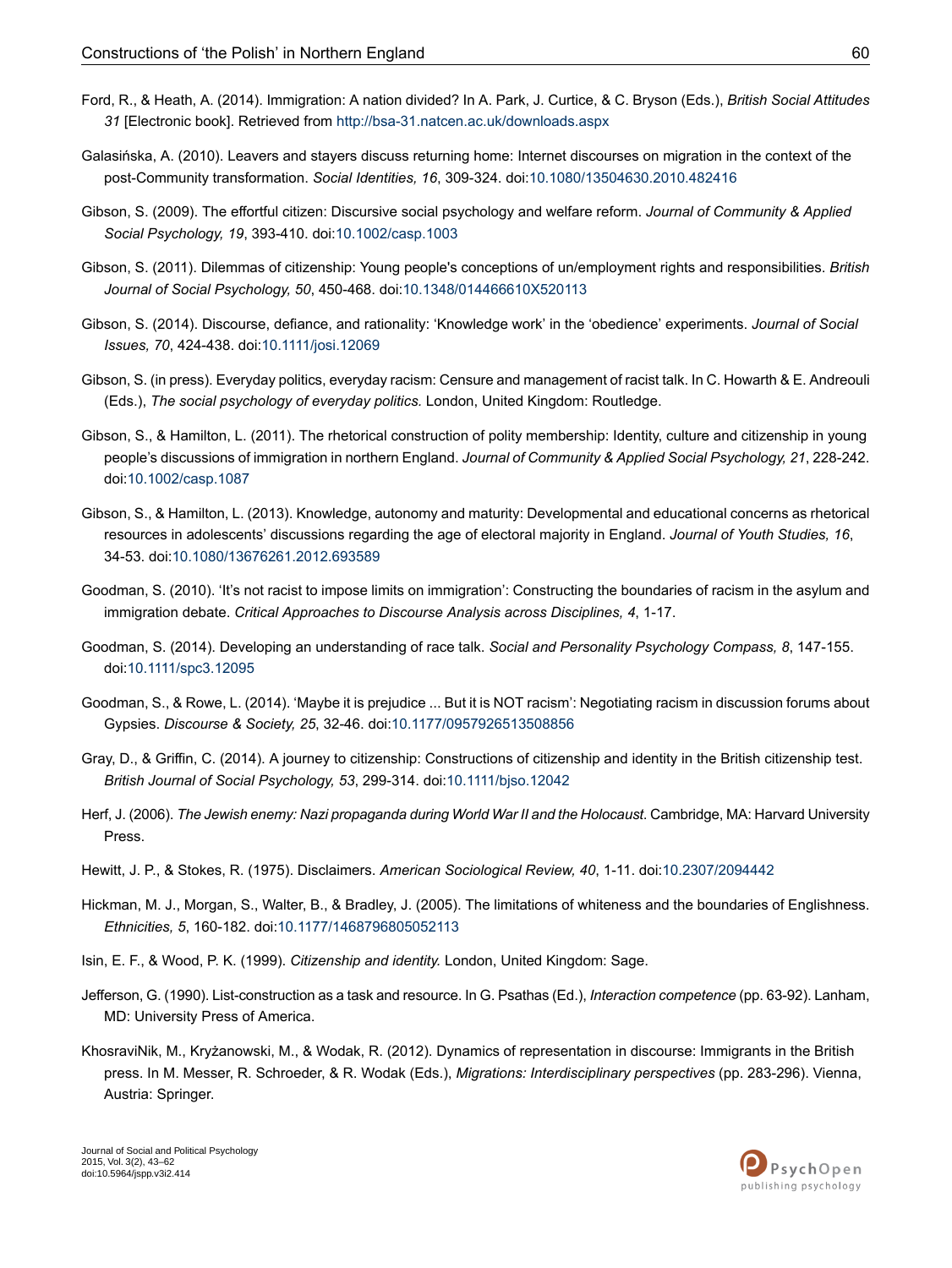- <span id="page-19-18"></span>Leach, C. W. (2005). Against the notion of a 'new racism'. *Journal of Community & Applied Social Psychology, 15*, 432-445. doi:[10.1002/casp.841](http://dx.doi.org/10.1002%2Fcasp.841)
- <span id="page-19-12"></span><span id="page-19-3"></span>Lee, D. (1987). The semantics of *just. Journal of Pragmatics, 11*, 377-398. doi[:10.1016/0378-2166\(87\)90138-X](http://dx.doi.org/10.1016%2F0378-2166%2887%2990138-X)
- Lynn, N., & Lea, S. (2003). 'A phantom menace and the new Apartheid': The social construction of asylum-seekers in the United Kingdom. *Discourse & Society, 14*, 425-452. doi[:10.1177/0957926503014004002](http://dx.doi.org/10.1177%2F0957926503014004002)
- <span id="page-19-19"></span><span id="page-19-13"></span>Modood, T. (2014). Multiculturalism, interculturalisms and the majority. *Journal of Moral Education, 43*, 302-315. doi:[10.1080/03057240.2014.920308](http://dx.doi.org/10.1080%2F03057240.2014.920308)
- <span id="page-19-0"></span>Pehrson, S., & Leach, C. W. (2012). Beyond 'old' and 'new': For a social psychology of racism. In J. Dixon & M. Levine (Eds.), *Beyond prejudice: Extending the social psychology of conflict, inequality and social change* (pp. 120-138). Cambridge, United Kingdom: Cambridge University Press.
- <span id="page-19-1"></span>Pijpers, R. (2006). 'Help! The Poles are coming': Narrating a contemporary moral panic. *Geografiska Annaler: Series B. Human Geography, 88*, 91-103. doi:[10.1111/j.0435-3684.2006.00207.x](http://dx.doi.org/10.1111%2Fj.0435-3684.2006.00207.x)
- <span id="page-19-14"></span>Pollard, N., Latorre, M., & Sriskandarajah, D. (2008). *Floodgates or turnstiles? Post-EU enlargement migration flows to (and from) the UK.* London, United Kingdom: Institute for Public Policy Research.
- <span id="page-19-10"></span>Pomerantz, A. M. (1984). Giving a source or basis: The practice in conversation of telling 'how I know'. *Journal of Pragmatics, 8*, 607-625. doi:[10.1016/0378-2166\(84\)90002-X](http://dx.doi.org/10.1016%2F0378-2166%2884%2990002-X)
- <span id="page-19-17"></span><span id="page-19-4"></span>Pomerantz, A. M. (1986). Extreme case formulations: A way of legitimating claims. *Human Studies, 9*, 219-229. doi:[10.1007/BF00148128](http://dx.doi.org/10.1007%2FBF00148128)
- Potter, J. (1996). *Representing reality: Discourse, rhetoric and social construction.* London, United Kingdom: Sage.
- <span id="page-19-5"></span>Potter, J. (2012). Discourse analysis and discursive psychology. In H. Cooper (Ed.), *APA handbook of research methods in psychology* (Vol. 2, pp. 119-138). Washington, DC: American Psychological Association.
- <span id="page-19-9"></span>Potter, J., & Wetherell, M. (1987). *Discourse and social psychology: Beyond attitudes and behaviour*. London, United Kingdom: Sage.
- <span id="page-19-11"></span><span id="page-19-2"></span>Reeves, F. (1983). British racial discourse: A study of British political discourse about race and race-related matters. Cambridge, United Kingdom: Cambridge University Press.
- <span id="page-19-6"></span>Rowe, L., & Goodman, S. (2014). "A stinking filthy race of people inbred with criminality": A discourse analysis of prejudicial talk about Gypsies in discussion forums. *Romani Studies, 24*, 25-42. doi[:10.3828/rs.2014.2](http://dx.doi.org/10.3828%2Frs.2014.2)
- <span id="page-19-15"></span><span id="page-19-8"></span>Ryan, L. (2010). Becoming Polish in London: Negotiating ethnicity through migration. *Social Identities, 16*, 359-376. doi:[10.1080/13504630.2010.482425](http://dx.doi.org/10.1080%2F13504630.2010.482425)
- Silverman, D. (2006). *Interpreting qualitative data* (3rd ed.). London, United Kingdom: Sage.
- <span id="page-19-7"></span>van Dijk, T. A. (1992). Discourse and the denial of racism. *Discourse & Society, 3*, 87-118. doi:[10.1177/0957926592003001005](http://dx.doi.org/10.1177%2F0957926592003001005)
- <span id="page-19-16"></span>van Dijk, T. A. (1993). Stories and racism. In D. Mumby (Ed.), *Narrative and social control* (pp. 121-142). London, United Kingdom: Sage.
- van Dijk, T. A. (1997). Political discourse and racism: Describing others in western parliaments. In S. H. Riggins (Ed.), *The language and politics of exclusion: Others in discourse* (pp. 31-64). London, United Kingdom: Sage.
- Verkuyten, M. (1998). Personhood and accounting for racism in conversation. *Journal for the Theory of Social Behaviour, 28*, 147-167. doi:[10.1111/1468-5914.00068](http://dx.doi.org/10.1111%2F1468-5914.00068)